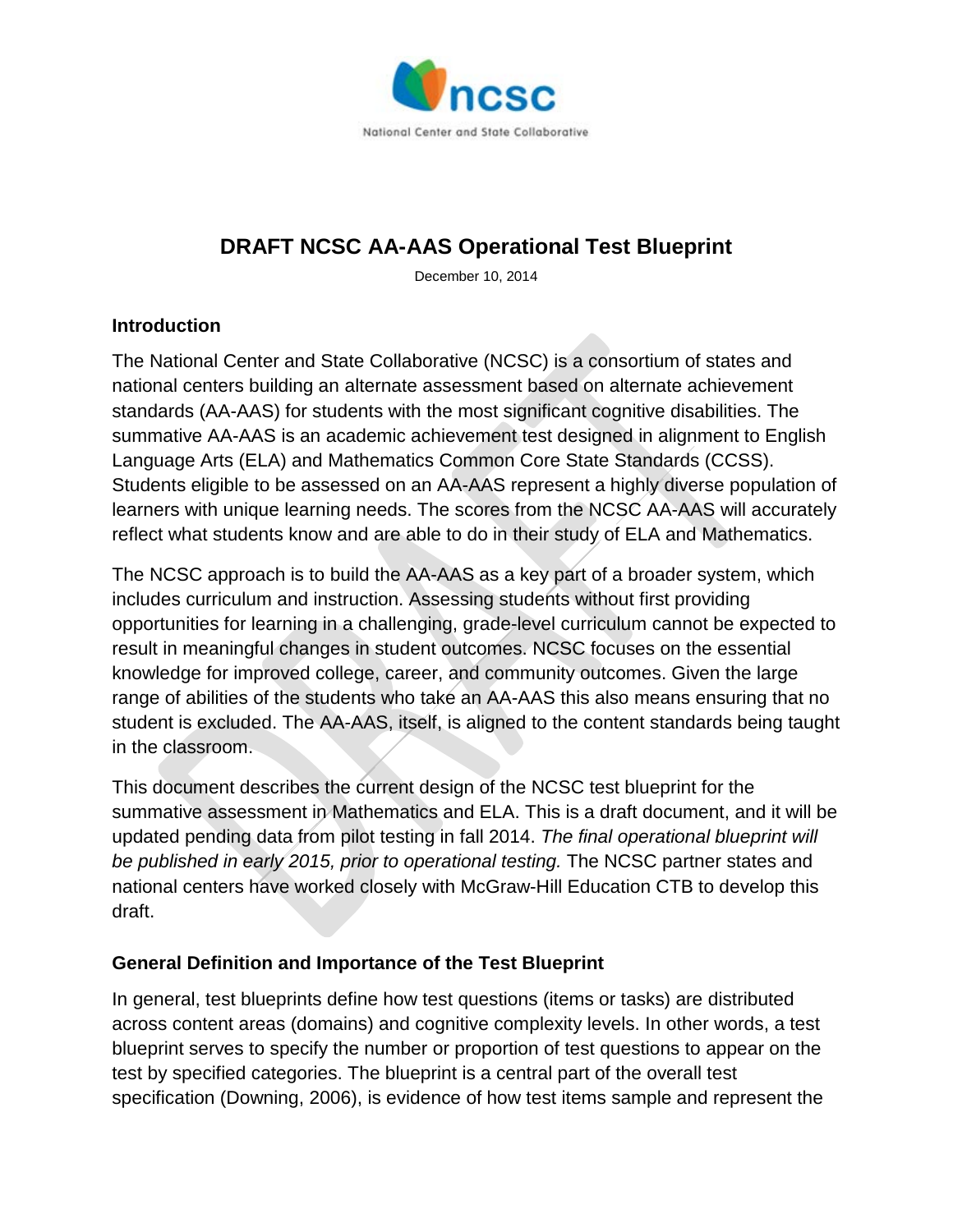content domain, and is a vehicle for communicating the characteristics of the test and scores to educators and policymakers (Standard 4.0, AERA/APA/NCME, 2014).

The test blueprint plays an important role in the overall validity argument for a given test score. As a crucial part of the larger test specification, the blueprint guides the selection of items from the NCSC item pool to build the test forms, while ensuring content is presented to each student appropriately. Also, the blueprint provides a basis from which test developers can plan and support additional item development.

### **Supporting Teaching and Learning**

Often, teachers will study test blueprints to understand how content is distributed and weighted on the test, an appropriate activity to ensure students have the opportunity to learn the knowledge and skills evaluated. While it is also appropriate for documents such as a test blueprint to serve as one source of information for planning in a classroom, it should not be used as the primary resource to guide instructional planning. Focusing on a blueprint as the key to improving student outcomes, rather than more comprehensive support for teachers, misses important opportunities to improve teaching and learning and ultimately to improve student achievement. The NCSC Wiki has comprehensive curriculum models, instructional strategies, and professional development specifically addressing the content covered in the NCSC AA-AAS. [\(https://wiki.ncscpartners.org/index.php/Main\\_Page\)](https://wiki.ncscpartners.org/index.php/Main_Page)

For example, the Curriculum Resource Guides (CRGs) and Content Modules included in the Wiki have been designed with the prioritized content in the NCSC blueprint as a focus. [\(https://wiki.ncscpartners.org/index.php/Curriculum\\_Resource\\_Guides;](https://wiki.ncscpartners.org/index.php/Curriculum_Resource_Guides) [https://wiki.ncscpartners.org/index.php/Content\\_Modules\)](https://wiki.ncscpartners.org/index.php/Content_Modules)

More importantly, they are meant to support teachers in teaching the entire curriculum, not just what is sampled on a summative assessment. The CRGs also include examples of performance tasks that teachers can use in their classrooms throughout the year, specifically on the blueprint content. For example, the CRG Equations includes all the prioritized NCSC content related to equations, by grade, with a performance example for teachers to use in instruction. It is in the table labeled **Performance Examples for Priority CCCs.** 

Test [blueprint content categories are related to the content area](https://wiki.ncscpartners.org/index.php/Curriculum_Resource_Guide:_Equations#3._What_Connectors_to_the_Common_Core_Standards_Are_Addressed_in_Teaching_.22Equations.22.3F) (e.g., Mathematics) and i[ts domains](https://wiki.ncscpartners.org/index.php/Curriculum_Resource_Guide:_Equations#3._What_Connectors_to_the_Common_Core_Standards_Are_Addressed_in_Teaching_.22Equations.22.3F) (e.g., Numbers and Operations; Geometry). In this document, the NCSC content categories refer to the mathematics domains, as well as the ELA strands (i.e., reading, writing, and language) and texts (e.g., literature and informational) linked to the CCSS. Note that NCSC content categories are broad categories. Each content category is broken down into Core Content Connectors, or CCCs. The CCCs are the academic

DRAFT NCSC AA-AAS Operational Test Blueprint - 2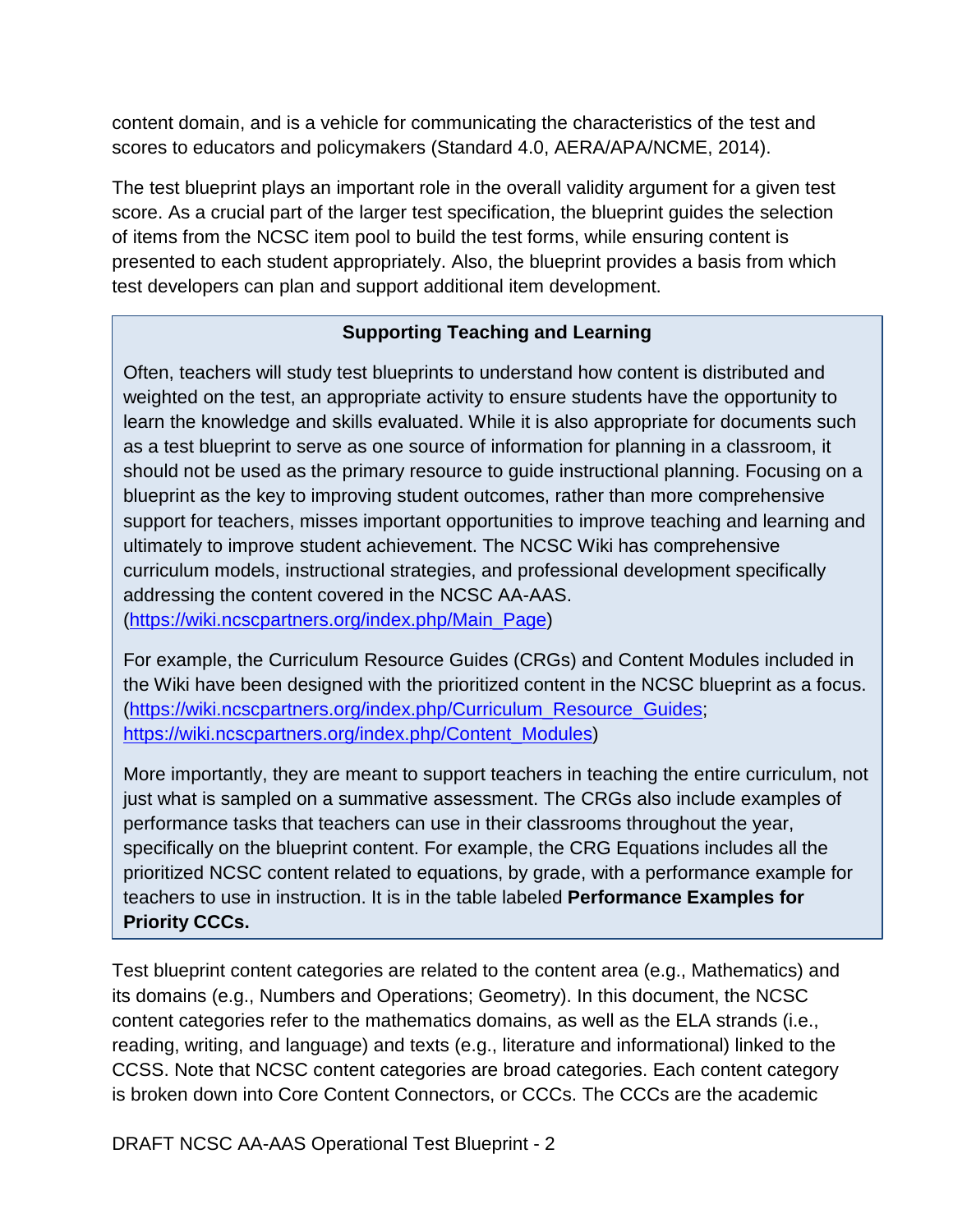content designed to frame the instruction and assessment of students with the most significant cognitive disabilities. The CCCs create a connection between the Learning Progression Framework (LPF) and CCSS for students with the most significant cognitive disabilities. The CCCs serve as a connection or stage between the LPF (designed for typically developing students) and the CCSS (which define grade level content and achievement). Therefore, the CCCs are intentionally dually aligned with both in order to contribute to a fully aligned system of content, instruction, and assessment that focuses on the core content, knowledge, and skills needed at each grade to ensure success at the next. The CCCs preserve the sequence of learning to the extent possible while deconstructing the concepts and skills along the learning continuum for each grade span into teachable and assessable segments of content. (See Appendices A and B for a breakdown of content categories by CCC.)

### **Characteristics of the NCSC Blueprint**

The NCSC test blueprint reflects the program's theory of action and overall assessment design. First, the draft blueprint reflects the operational test design that will be finalized at the conclusion of all pilot activities. Second, it incorporates and specifies item counts in all content categories with reference to tables in the appendices. Finally, it addresses specific characteristics of each content area, consistent with the CCSS and the NCSC development processes and theory of action. This section further describes NCSC's operational design and how NCSC created items with varying levels of complexity.

### *Operational Design*

The operational NCSC assessment program is designed to produce valid and reliable mathematics and ELA (Reading and Writing) scores. The mathematics and reading portions of the test are comprised primarily of selected-response (SR) items. Some grade levels in mathematics include constructed response (CR) items. Writing is comprised of both SR items and CR items. Common items will be administered to all students within a grade in order to equate forms.

All items selected for the operational test are evaluated through inclusion in two pilot tests administered to different student samples. The first pilot test was administered from April–May, 2014, and the second pilot test will be administered in October– November, 2014. Both pilot student samples were designed to represent the AA-AAS student population across NCSC partner states. A full technical report for the NCSC pilot tests will be published in early 2015, including sample counts and characteristics, item-level statistics from pilot testing, and item data review process and results.

All items selected for the operational test will be reviewed by content experts for key content attributes, including alignment and content coverage of the CCSS and range of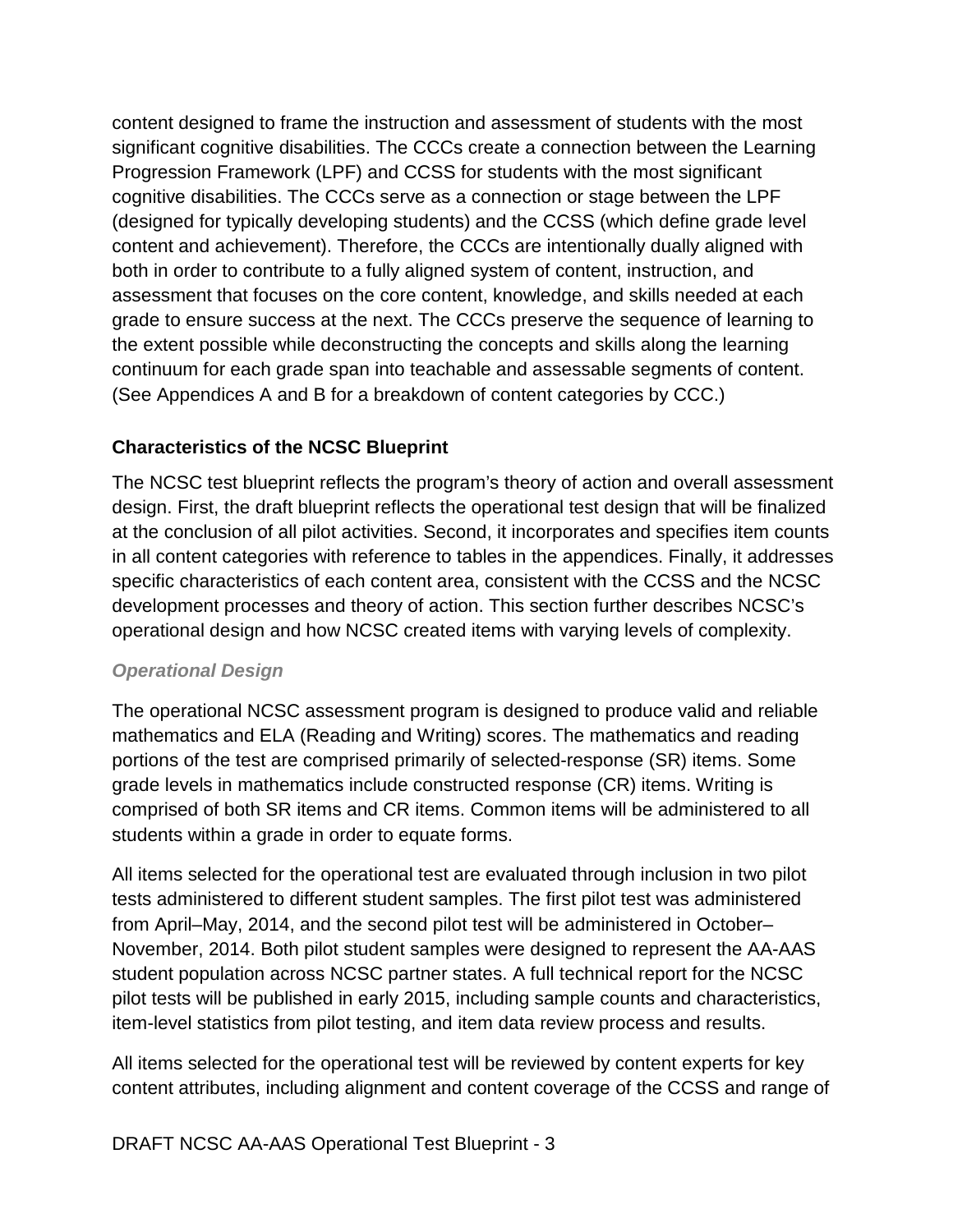item characteristics related to accessibility. Also, psychometric properties of selected items will be reviewed based on pilot results. Items and/or passages will be organized on the operational forms using indicators of difficulty and complexity.

Each student will take 35–40 mathematics items in two sessions, including field test items. In grades 3, 4, and 5, mathematics items are grouped together based on whether or not a calculator is an allowable resource. For ELA, each student takes 35–40 ELA items (reading and writing SR) in two sessions, plus one constructed-response item in writing. Both literary and informational passages are assessed in all grades, and all students respond to a writing constructed-response item that is a text type (e.g., narratives, informative/explanatory texts, arguments) specific at a grade. Students read five passages on the reading test with associated items; field test passages and items are part of this set. In grades 3 and 4, word identification skills are assessed. These items are presented in multiple formats including non-verbal, verbal, and Braille as indicated by a student's characteristics.

## *Complexity*

The NCSC content development processes address levels of cognitive and language complexity, specifically addressing the CCSS and the heterogeneous characteristics of the target student population. The assessment items vary systematically in complexity, yet remain aligned to the focal knowledge, skill, and ability (KSA) behind the CCC.The items were written intentionally to measure a range of academic abilities within the target population. The array of item characteristics to facilitate varying student needs include reminders, examples, and models. These are provided to focus the student on the task and elicit a response without guiding the student's response.

### **The NCSC Blueprint**

The NCSC test blueprint is designed to be consistent with the NCSC theory of action, the evidence-centered design undertaken to develop the summative assessment,<sup>[1](#page-3-0)</sup> and best practices in educational measurement. Tables 1 and 2 report the *approximate* overall scoring weights by content category by grade for Mathematics and ELA, respectively. The scoring weights will be finalized after analyses of the pilot test data is complete.

The blueprint tables in Appendices A and B incorporate the overall content distributions to be used for the development of the operational test. Each grade level/content area is represented by a table which first describes the domain (e.g., Operations and Algebraic

<span id="page-3-0"></span><sup>&</sup>lt;sup>1</sup> See<http://www.ncscpartners.org/> for more information and resources.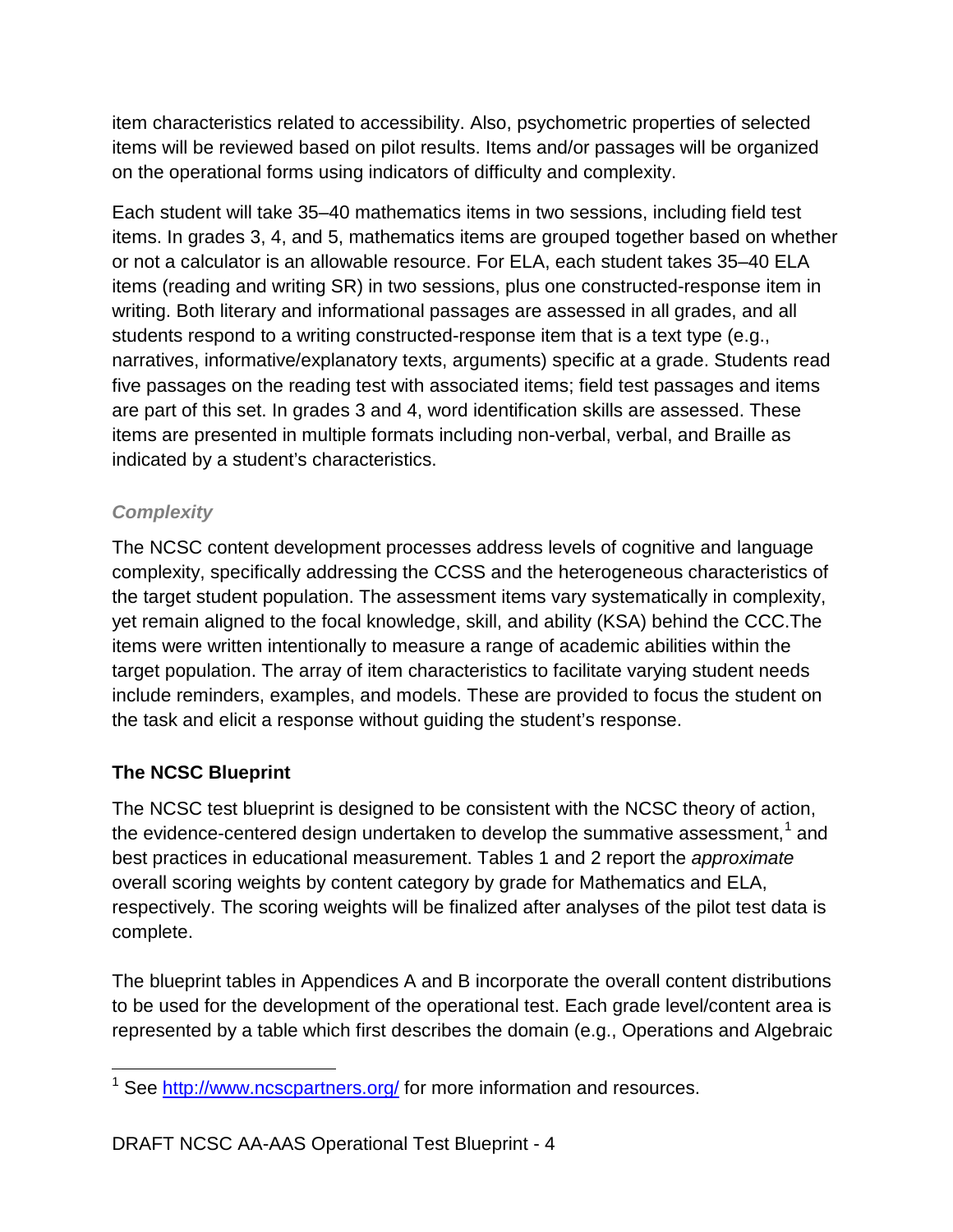Thinking) or texts (e.g., reading informational text), weights by domain and ELA strands and texts, Core Content Connectors (CCC), item types, and numbers of items. Please note that the content of the tables may need refinement pending analyses of the pilot test data. Therefore, item counts in this document are preliminary and may change for the operational summative assessments.

| <b>Math Content Category</b>                                                                         | Gr <sub>3</sub> | Gr <sub>4</sub> | Gr 5       | Gr <sub>6</sub> | Gr <sub>7</sub> | Gr <sub>8</sub> | <b>Gr 11</b> |
|------------------------------------------------------------------------------------------------------|-----------------|-----------------|------------|-----------------|-----------------|-----------------|--------------|
| Operations and Algebraic<br>Thinking                                                                 | 30%             | 30%             | 10%        |                 |                 |                 |              |
| Number and Operations Base<br>Ten                                                                    | 20%             | 10%             | 40%        |                 |                 |                 |              |
| <b>Number and Operations</b><br><b>Fractions</b>                                                     | 20%             | 30%             | <b>20%</b> |                 |                 |                 |              |
| <b>Measurement and Data</b>                                                                          | 20%             | 20%             | 20%        |                 |                 |                 |              |
| Geometry                                                                                             | 10%             | 10%             | 10%        | 10%             | 20%             | 30%             | 10%          |
| <b>Ratio and Proportions</b>                                                                         |                 |                 |            | 30%             | 40%             |                 |              |
| <b>Expressions and Equations</b>                                                                     |                 |                 |            | 20%             | 10%             | 20%             |              |
| The Number System                                                                                    |                 |                 |            | 30%             | 20%             | 10%             |              |
| <b>Statistics and Probability</b>                                                                    |                 |                 |            | 10%             | 10%             | 20%             | 20%          |
| <b>Functions</b>                                                                                     |                 |                 |            |                 |                 | 20%             |              |
| Algebra and Functions                                                                                |                 |                 |            |                 |                 |                 | 50%          |
| <b>Number and Quantity</b>                                                                           |                 |                 |            |                 |                 |                 | 20%          |
| $*U \circ \bullet + \bullet \bullet \bullet \bullet \bullet \bullet \bullet \bullet \bullet \bullet$ |                 |                 |            |                 |                 |                 |              |

|               | Table 1. Overall Scoring Weights* of Content Category by Grade Level |  |
|---------------|----------------------------------------------------------------------|--|
| (Mathematics) |                                                                      |  |

\*Weights are approximate.

### **Table 2. Overall Scoring Weights\* of Content Category by Grade Level (ELA)**

| <b>ELA Content Category</b> | Gr <sub>3</sub> |     | Gr 4 Gr 5 Gr 6 Gr 7 Gr 8 |     |     |     | Gr 11 |
|-----------------------------|-----------------|-----|--------------------------|-----|-----|-----|-------|
| <b>Reading Literature</b>   | 30%             | 30% | 30%                      | 20% | 20% | 20% | 15%   |
| Reading Informational       | 25%             | 25% | 30%                      | 40% | 40% | 40% | 45%   |
| Language                    | 9%              | 9%  | 10%                      | 10% | 10% | 10% | 10%   |
| <b>Reading Foundational</b> | 6%              | 6%  |                          |     |     |     |       |
| Writing                     | 30%             | 30% | 30%                      | 30% | 30% | 30% | 30%   |

\*Weights are approximate.

#### *Mathematics*

Mathematics items are aligned to prioritized Core Content Connectors (CCCs), which are in turn connected to the Common Core State Standards (CCSS) and the Learning Progressions Framework (LPF). Mathematical knowledge is assessed across the CCCs through selected-response items and constructed-response items. Constructedresponse items are present at grades 3, 4, 5, 8, and 11 only. The need for constructedresponse items was determined by the focal knowledge, skill, and ability associated with

DRAFT NCSC AA-AAS Operational Test Blueprint - 5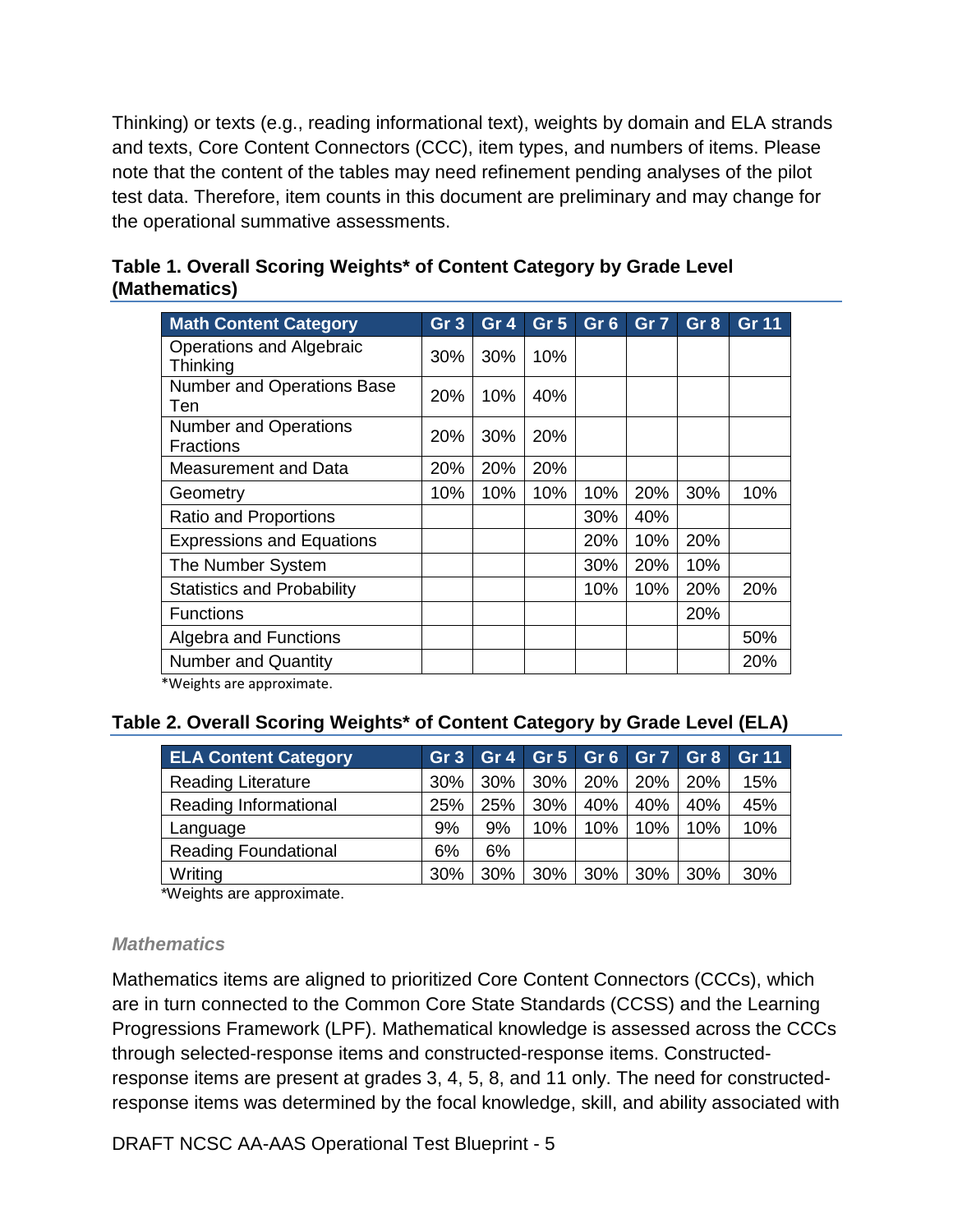a given CCC. Students might construct a graph, solve a problem, or complete a table in a constructed-response item. Constructed-response items are scored dichotomously, or "right/wrong," only.

In some cases, the selected focal knowledge, skill, and ability was best addressed by separating the skill into two parts. Therefore, two unique items are necessary to fully address a single content standard. For example, the *CCC 8.DPS.1h1* asks students to both graph bivariate data using scatter plots and identify possible associations between the variables. Items have been developed to address both parts of the standard. Appendix A contains the draft NCSC AA-AAS Mathematics Test Blueprint. Tables in Appendix A identify which CCCs require two item versions.

### *English Language Arts*

English Language Arts (ELA) items in reading and writing are aligned to prioritized Core Content Connectors (CCCs), which are in turn connected to the Common Core State Standards (CCSS) and the Learning Progressions Framework (LPF). The distribution of ELA items related to various text types (e.g., literary, informational, and argument) aligns to the text type emphasis in reading and writing outlined in the CCSS.

The project determined that all reading comprehension assessment items be presented in a selected-response format. Thus, to measure more complex reading skills, some selected-response items were built as a set of two or three sequenced items ("multipart") which, when combined, serve to measure the breadth of one prioritized content standard. In other words, in some instances the focal knowledge, skill, and ability (KSA) aligned to a specific Core Content Connector  $(CCC)^2$  $(CCC)^2$  are designed to have two or three selected-response (SR) items associated with them.

In grades 5–8 and 11, some prioritized content standards require evaluation of content across more than one passage. These skills are measured using "paired passage sets." All paired passages are written in the informational text type.

The three CCCs prioritized for writing at each grade level consist of one CCC assessed by a constructed-response item and two assessed by selected-response items. The constructed-response writing items are designed to measure a student's ability to generate a permanent product to represent organized ideas specific to a writing mode, supported with details or facts to clarify meaning and the use of standard English conventions. All writing CR items are scored against a three-trait analytic rubric.

<span id="page-5-0"></span> $2$  For more information about the NCSC Core Content Connectors (CCCs) and development processes, see [http://www.ncscpartners.org/resources/.](http://www.ncscpartners.org/resources/)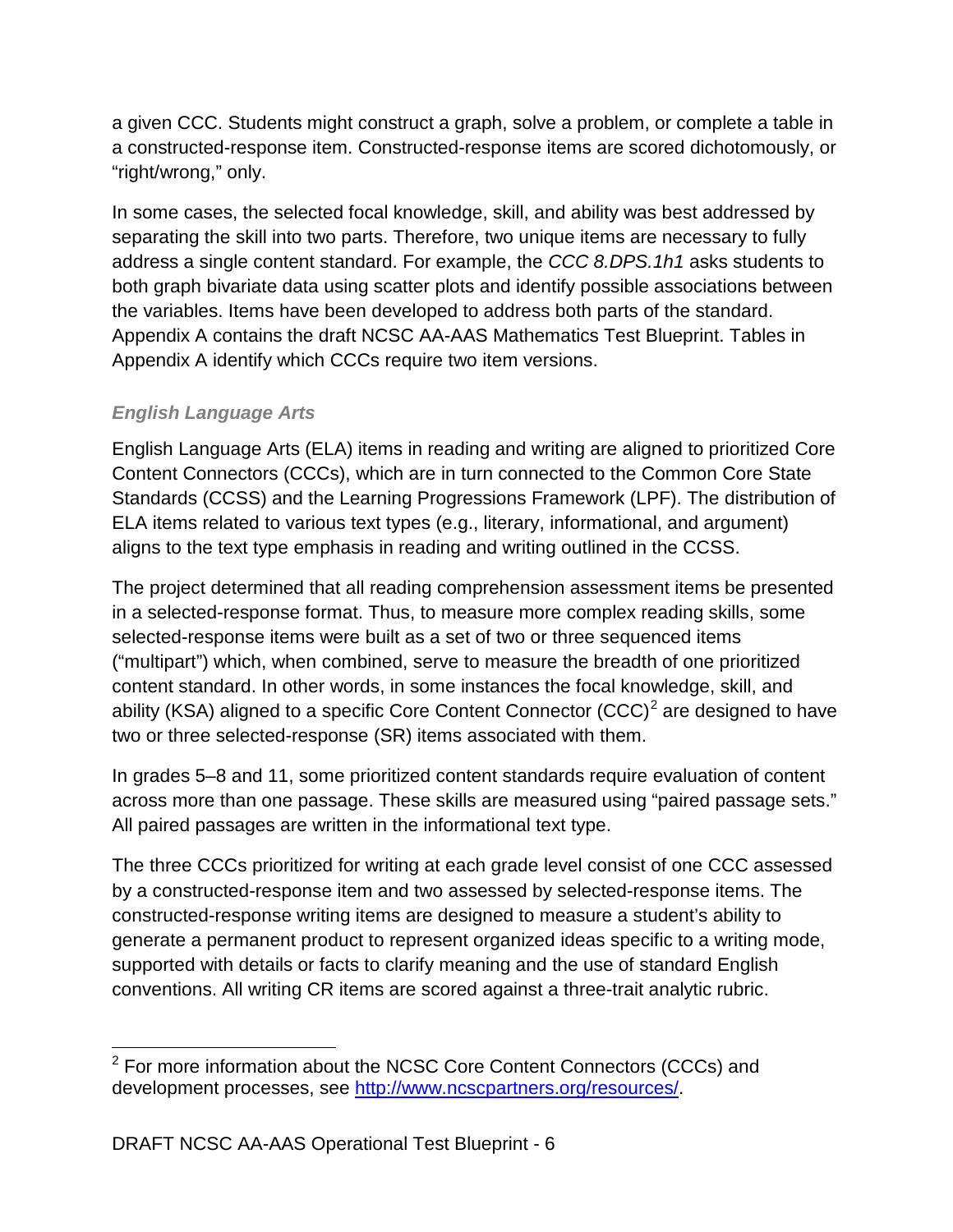Specifications for the writing CR items and score counts will be included in the final document to be released in late 2014/early 2015. Appendix B contains the draft NCSC English Language Arts Test Blueprint.

#### **Next Steps**

After the pilot administrations, test questions (items) will be evaluated based on student performance. Item analyses will be used to identify potentially problematic items, and these items will be put through additional content review. Procedures for evaluating evidence of fairness will be applied (e.g., differential item functioning) and modeling procedures (i.e., item response theory) will be used with the ultimate goal of placing items within grade levels on a scale. Any patterns that suggest necessary revisions to the blueprint will be taken into account. $3$ 

### **References**

l

- American Educational Research Association, American Psychological Association, & National Council for Measurement in Education. (2014). *Standards for educational and psychological testing*. Washington, D.C.: Author.
- Downing, S. M. (2006). Twelve steps for effective test development. In S. M. Downing & T. M. Haladyna (Eds.), *Handbook of Test Development* (pp. 3–26). Malwah, NJ: Lawrence Erlbaum.

<span id="page-6-0"></span> $3$  Note that the draft blueprint tables presented in the Appendices reflect current thinking for the purposes of communicating test content with all stakeholders. However, the content of the tables may need refinement pending data from the two pilots. Therefore, item counts in this document are preliminary and may change for the operational summative assessments.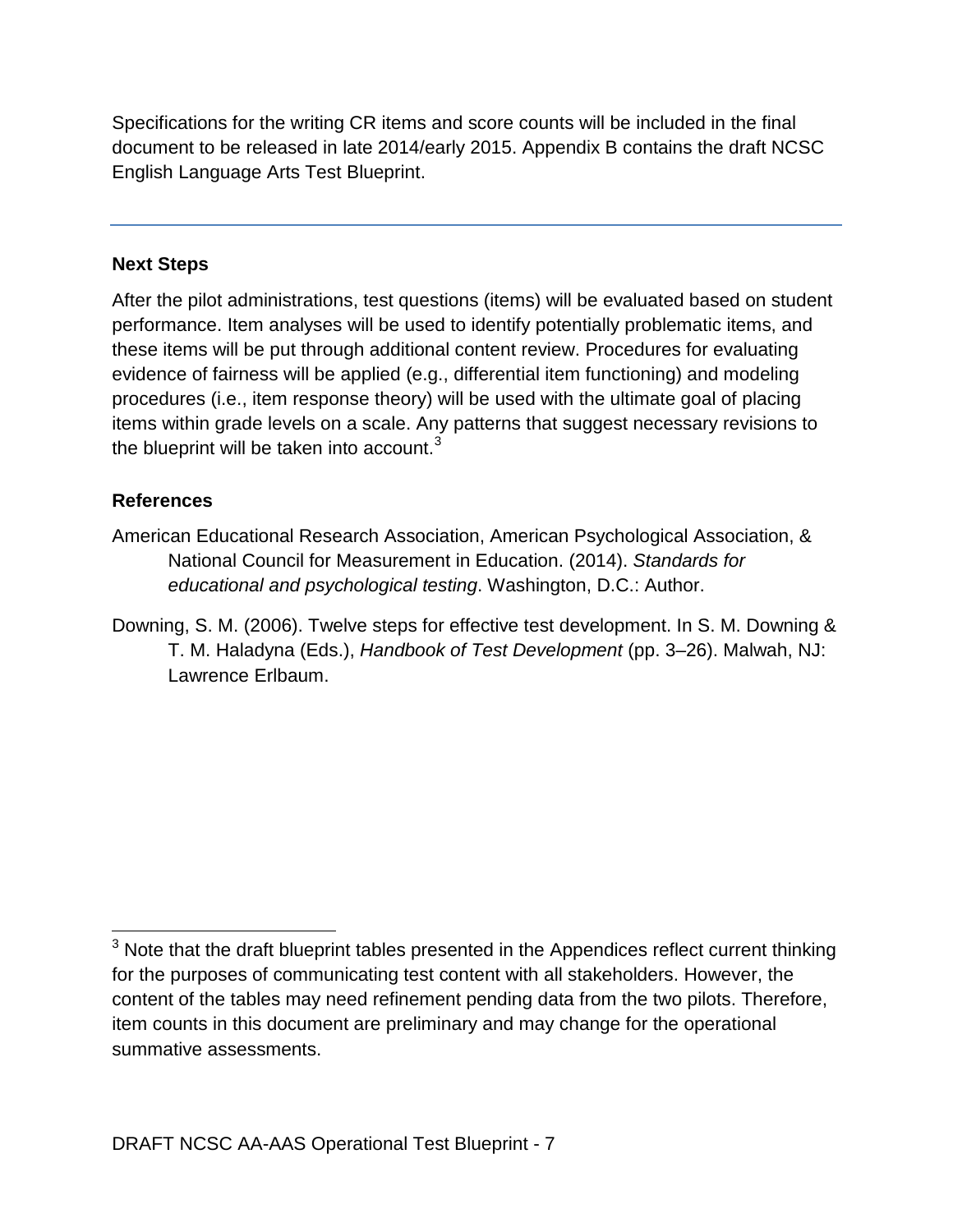### **Appendix A. DRAFT NCSC Mathematics Test Blueprint**

The tables presented in Appendix A constitute the draft NCSC Mathematics blueprint. The tables incorporate the overall content distributions used for the operational test. Each grade level/content area is represented by a table which first describes the content category (e.g., Operations and Algebraic Thinking), weights per CCC, standards (CCCs), item types, and numbers of items.

Please note that the content of the tables may need refinement pending data from the two pilots. Therefore, item counts in this document are preliminary and may change for the operational summative assessments.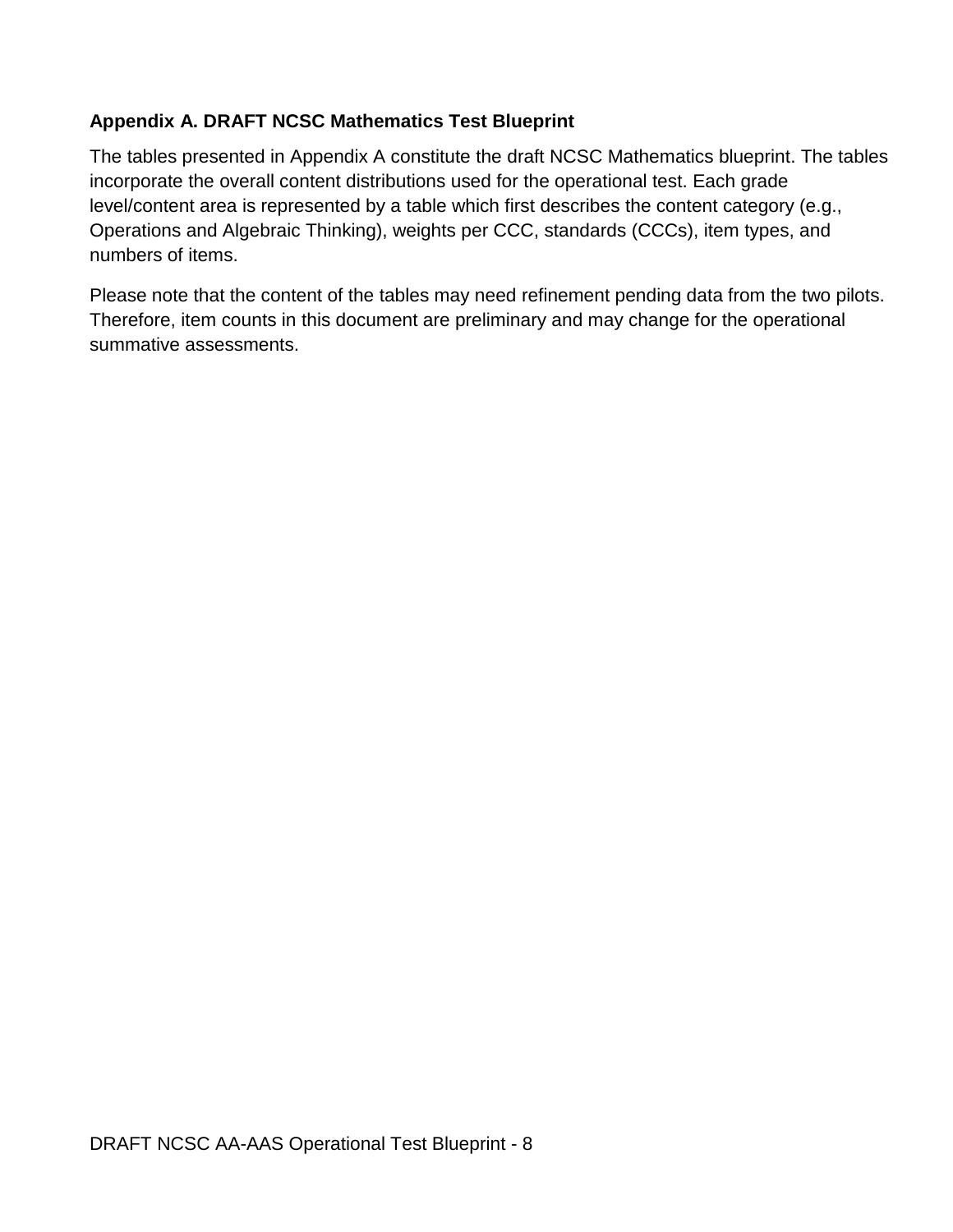| <b>Content</b><br><b>Category</b>       | Weight* | <b>Core Content Connector</b>                                                                                                                      | <b>Item</b><br><b>Type</b> | <b>Score</b><br><b>Point</b><br>Range |
|-----------------------------------------|---------|----------------------------------------------------------------------------------------------------------------------------------------------------|----------------------------|---------------------------------------|
| Operations and<br>Algebraic<br>Thinking |         | 3. NO. 2d3 Solve multiplication problems with neither<br>number greater than 5                                                                     | <b>SR</b>                  | $2 - 4$                               |
|                                         | 30%     | 3.NO.2e1** Solve or solve and check one- or two-step<br>word problems requiring addition, subtraction, or<br>multiplication with answers up to 100 | <b>SR</b>                  | $3 - 5$                               |
|                                         |         | 3. PRF. 2d1 Identify multiplication patterns in a real word<br>setting                                                                             | <b>SR</b>                  | $2 - 4$                               |
| Number and                              |         | 3.NO.1j3 Use place value to round to the nearest 10 or<br>100                                                                                      | <b>SR</b>                  | $2 - 3$                               |
| Operations<br><b>Base Ten</b>           | 20%     | 3.NO.2c1 Solve multi-step addition and subtraction<br>problems up to 100                                                                           | SR.                        | $3 - 4$                               |
| Number and<br>Operations                | 20%     | 3.NO.1I3 Identify the fraction that matches the<br>representation (rectangles and circles; halves, fourths,<br>thirds, and eighths)                | <b>SR</b>                  | $2 - 3$                               |
| <b>Fractions</b>                        |         | 3. SE.1g1 Use =, <, or > to compare 2 fractions with the<br>same numerator or denominator                                                          | <b>SR</b>                  | $3 - 4$                               |
| Measurement                             | 20%     | 3.DPS.1g1 Collect data; organize into picture or bar<br>graph                                                                                      | SR/CR                      | $2 - 3$                               |
| and Data                                |         | 3.ME.1d2 Measure area of rectilinear figures by<br>counting squares                                                                                | <b>SR</b>                  | $3 - 4$                               |
| Geometry                                | 10%     | 3. GM. 111 Partition rectangles into equal parts with equal<br>area                                                                                | <b>SR</b>                  | $3 - 4$                               |
| Total                                   | 100%    |                                                                                                                                                    |                            | $25 - 38$                             |

\* Weights are approximate.

\*\* This CCC requires a pair of math item versions.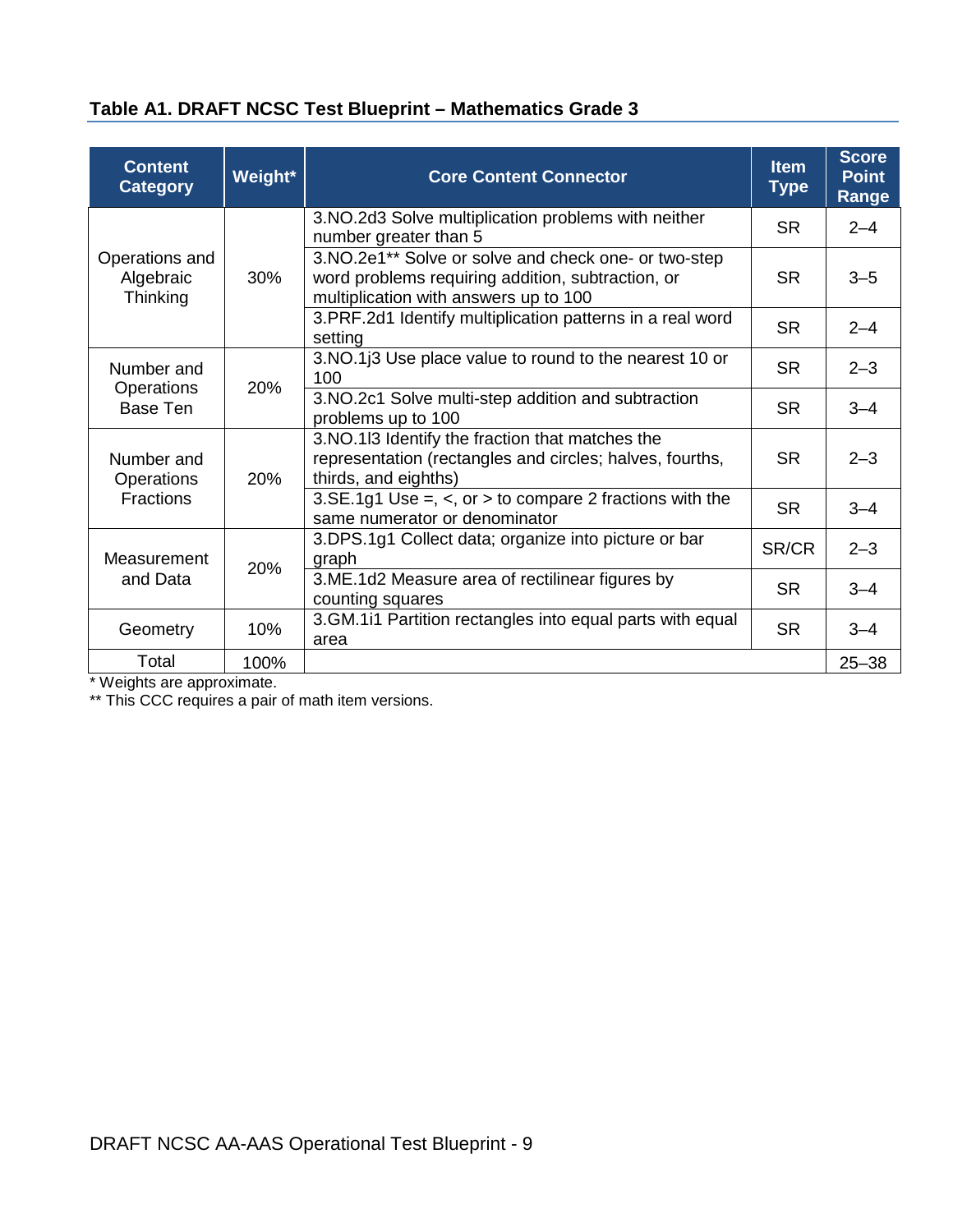| Table A2. DRAFT NCSC Test Blueprint - Mathematics Grade 4 |  |
|-----------------------------------------------------------|--|
|-----------------------------------------------------------|--|

| <b>Content</b><br><b>Category</b>                  | Weight* | <b>Core Content Connector</b>                                                                                                                                                                                                                                                    | <b>Item</b><br><b>Type</b> | <b>Score</b><br><b>Point</b><br>Range |
|----------------------------------------------------|---------|----------------------------------------------------------------------------------------------------------------------------------------------------------------------------------------------------------------------------------------------------------------------------------|----------------------------|---------------------------------------|
| Operations and<br>Algebraic<br>Thinking            |         | 4.NO.2d7 Determine how many objects go into each<br>group when given the total number of objects and<br>groups where the number in each group or number of<br>groups is not $> 10$                                                                                               | <b>SR</b>                  | $2 - 4$                               |
|                                                    | 30%     | 4.PRF.1e3 Solve multiplicative comparisons with an<br>unknown using up to 2-digit numbers with information<br>presented in a graph or word problem (e.g., an orange<br>hat cost \$3. A purple hat cost 2 times as much. How<br>much does the purple hat cost? $[3 \times 2 = p]$ | <b>SR</b>                  | $2 - 4$                               |
|                                                    |         | 4.NO.2e2** Solve or solve and check one or two step<br>word problems requiring addition, subtraction, or<br>multiplication with answers up to 100                                                                                                                                | <b>SR</b>                  | $3 - 5$                               |
| Number and<br><b>Operations</b><br><b>Base Ten</b> | 10%     | 4.NO.1j5 Use place value to round to any place (i.e.,<br>ones, tens, hundreds, thousands)                                                                                                                                                                                        | <b>SR</b>                  | $3 - 4$                               |
|                                                    |         | 4.NO.1m1 Determine equivalent fractions                                                                                                                                                                                                                                          | <b>SR</b>                  | $2 - 4$                               |
| Number and<br><b>Operations</b>                    | 30%     | 4.NO.1n2 Compare up to 2 given fractions that have<br>different denominators                                                                                                                                                                                                     | <b>SR</b>                  | $2 - 4$                               |
| <b>Fractions</b>                                   |         | 4.SE.1g2 Use =, <, or > to compare 2 fractions (fractions<br>with a denominator or 10 or less)                                                                                                                                                                                   | <b>SR</b>                  | $3 - 5$                               |
| Measurement                                        | 20%     | 4.ME.1g2 Solve word problems using perimeter and<br>area where changes occur to the dimensions of a figure                                                                                                                                                                       | <b>SR</b>                  | $2 - 3$                               |
| and Data                                           |         | 4.DPS.1g3 Collect data; organize in graph (e.g. picture<br>graph, line plot, bar graph)                                                                                                                                                                                          | SR/CR                      | $3 - 4$                               |
| Geometry                                           | 10%     | 4.GM.1h2 Classify two-dimensional shapes based on<br>attributes (# of angles)                                                                                                                                                                                                    | SR/CR                      | $3 - 4$                               |
| Total                                              | 100%    |                                                                                                                                                                                                                                                                                  |                            | $25 - 41$                             |

\* Weights are approximate.

\*\* This CCC requires a pair of math item versions.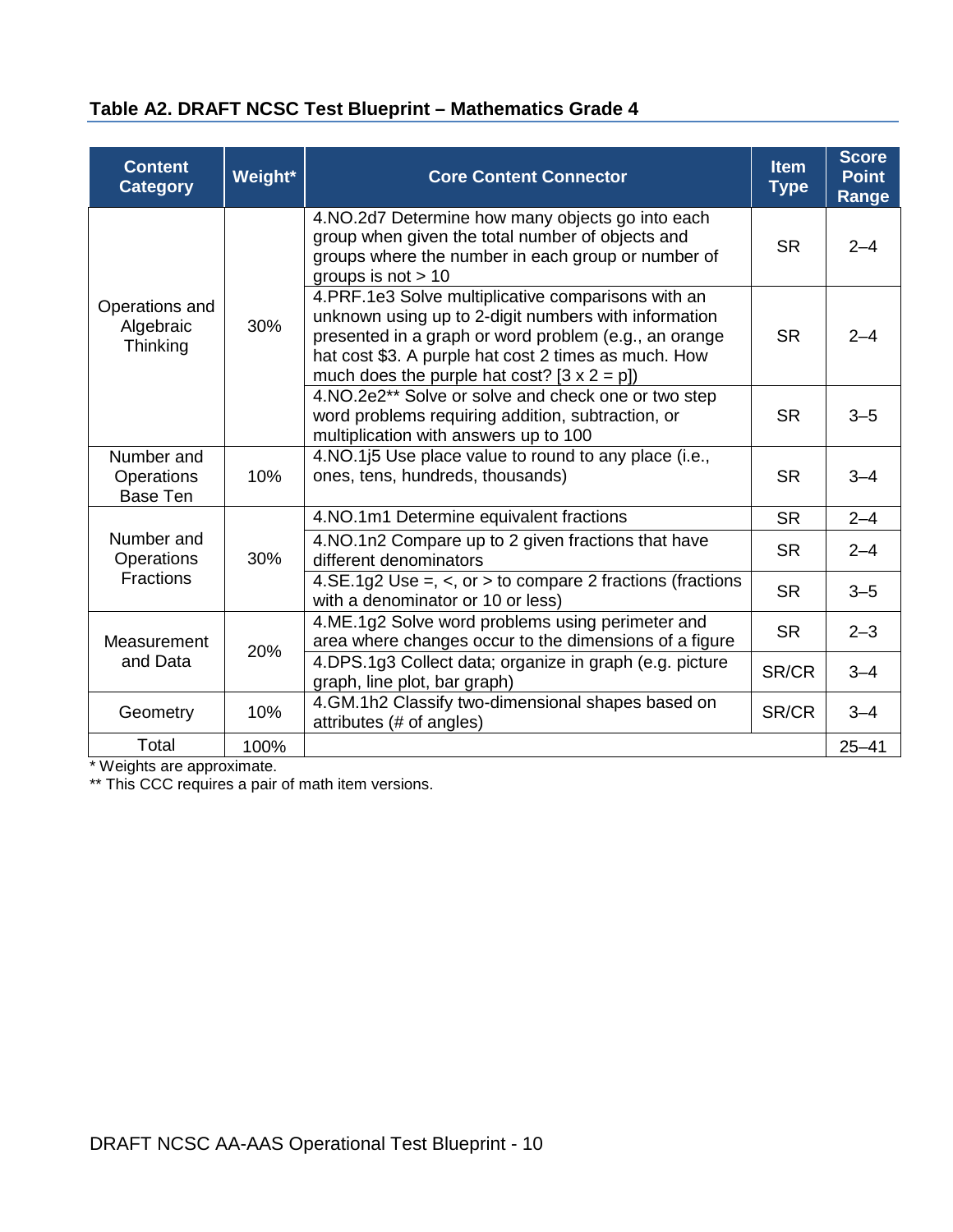## **Table A3. DRAFT NCSC Test Blueprint – Mathematics Grade 5**

| <b>Content</b><br><b>Category</b>       | Weight* | <b>Core Content Connector</b>                                                                                                                                 | <b>Item</b><br>Type | <b>Score</b><br><b>Point</b><br>Range |
|-----------------------------------------|---------|---------------------------------------------------------------------------------------------------------------------------------------------------------------|---------------------|---------------------------------------|
| Operations and<br>Algebraic<br>Thinking | 10%     | 5. PRF. 2b1 Generate or select a comparison between<br>two graphs from a similar situation                                                                    | <b>SR</b>           | $3 - 4$                               |
|                                         |         | 5. NO. 1b1 Read, write, or select a decimal to the<br>hundredths place                                                                                        | <b>SR</b>           | $2 - 4$                               |
| Number and                              | 40%     | 5.NO.1b4 Round decimals to the next whole number                                                                                                              | <b>SR</b>           | $2 - 4$                               |
| Operations<br>Base Ten                  |         | 5.NO.2c1 Solve one-step problems using decimals                                                                                                               | <b>SR</b>           | $3 - 5$                               |
|                                         |         | 5.NO.2a5 Solve word problems that require<br>multiplication or division                                                                                       | <b>SR</b>           | $2 - 4$                               |
| Number and                              | 20%     | 5.NO.2c2 Solve word problems involving the addition,<br>subtraction, multiplication, or division of fractions                                                 | <b>SR</b>           | $3 - 4$                               |
| Operations<br><b>Fractions</b>          |         | 5.PRF.1a1 Determine whether the product will increase<br>or decrease based on the multiplier                                                                  | <b>SR</b>           | $2 - 3$                               |
|                                         |         | 5.ME.1b2 Convert standard measurements of length                                                                                                              | <b>SR</b>           | $2 - 3$                               |
| Measurement<br>and Data                 | 20%     | 5.ME.2a1 Use a calculator to solve one-step problems<br>involving conversions of standard measurement units of<br>area, volume, time, mass in the same system | <b>SR</b>           | $3 - 4$                               |
| Geometry                                | 10%     | 5. GM. 1c3 Use order pairs to graph given points                                                                                                              | SR/CR               | $3 - 4$                               |
| Total<br>.                              | 100%    |                                                                                                                                                               |                     | $25 - 39$                             |

\*Weights are approximate.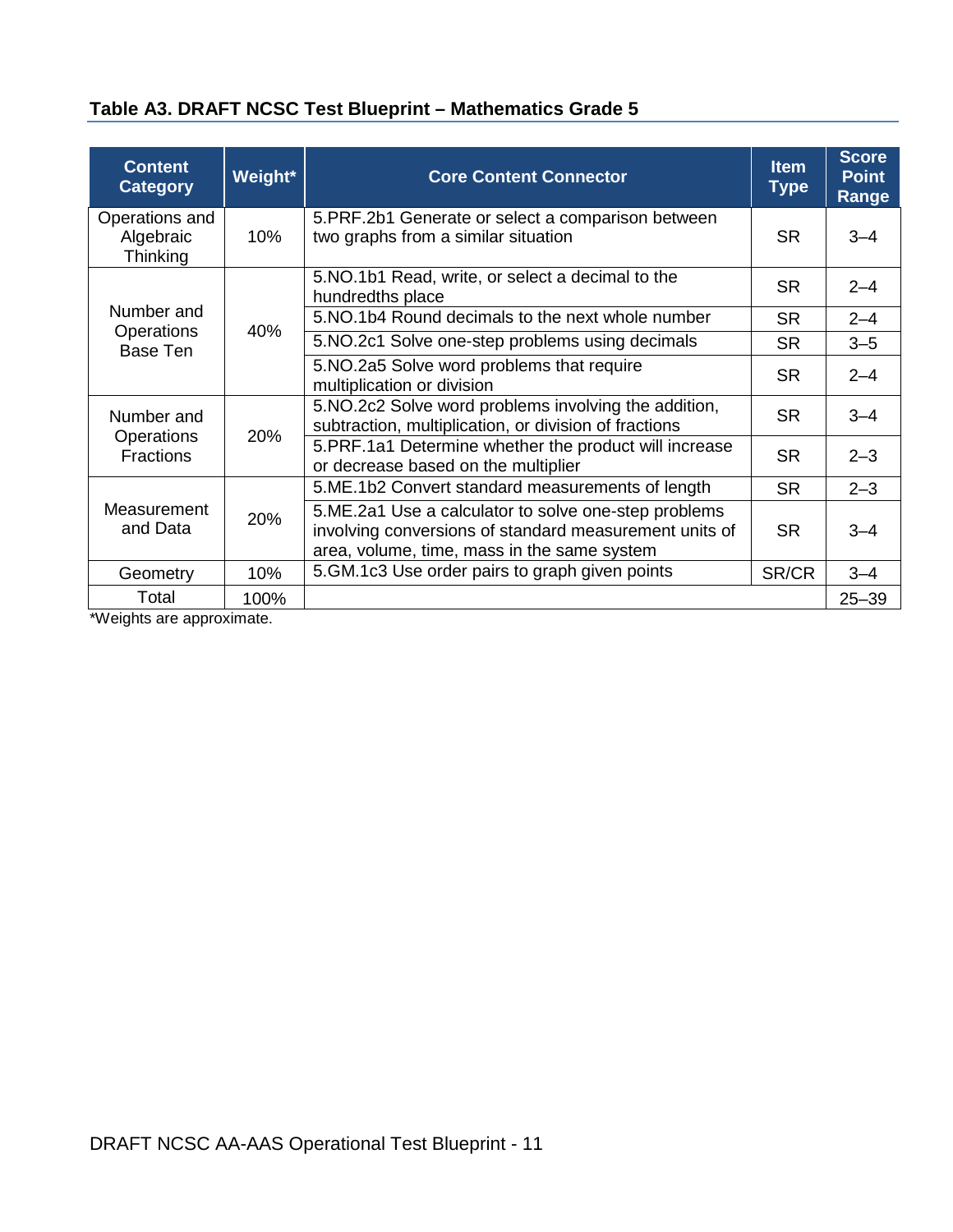### **Table A4. DRAFT NCSC Test Blueprint – Mathematics Grade 6**

| <b>Content</b><br><b>Category</b> | Weight* | <b>Core Content Connector</b>                                                                                                                                                                       | <b>Item</b><br><b>Type</b> | <b>Score</b><br><b>Point</b><br>Range                                                |
|-----------------------------------|---------|-----------------------------------------------------------------------------------------------------------------------------------------------------------------------------------------------------|----------------------------|--------------------------------------------------------------------------------------|
| Ratio and<br>Proportions          |         | 6. PRF. 1c1 Describe the ratio relationship between two<br>quantities for a given situation                                                                                                         | <b>SR</b>                  | $2 - 4$                                                                              |
|                                   | 30%     | 6.ME.2a2 Solve one-step real world measurement<br>problems involving unit rates with ratios of whole<br>numbers when given the unit rate (3 inches of snow falls<br>per hour, how much in 6 hours?) | <b>SR</b>                  | $3 - 5$                                                                              |
|                                   |         | 6.NO.1f1 Find a percent of a quantity as rate per 100                                                                                                                                               | <b>SR</b>                  | $2 - 4$<br>$2 - 3$<br>$3 - 4$<br>$3 - 5$<br>$2 - 4$<br>$2 - 4$<br>$3 - 4$<br>$3 - 4$ |
| Expressions<br>and Equations      |         | 6. PRF. 1d1 Solve real world single-step linear equations                                                                                                                                           | <b>SR</b>                  |                                                                                      |
|                                   | 20%     | 6.NO.2a6 Solve problems or word problems using up to<br>three-digit numbers and any of the four operations                                                                                          | <b>SR</b>                  |                                                                                      |
|                                   |         | 6.NO.2c3 Solve one-step, addition, subtraction,<br>multiplication, or division problems with fractions or<br>decimals                                                                               | <b>SR</b>                  |                                                                                      |
| The Number<br>System              | 30%     | 6.NO.1d4 Select the appropriate meaning of a negative<br>number in a real world situation                                                                                                           | <b>SR</b>                  |                                                                                      |
|                                   |         | 6.NO.1d2** Locate positive and negative numbers on a<br>number line                                                                                                                                 | <b>SR</b>                  |                                                                                      |
| Statistics and<br>Probability     | 10%     | 6.DPS.1d3** Select the statement that matches mean,<br>mode, and spread of data for 1 measure of central<br>tendency for a given data set                                                           | <b>SR</b>                  |                                                                                      |
| Geometry                          | 10%     | 6.GM.1d1 Find area of quadrilaterals                                                                                                                                                                | <b>SR</b>                  |                                                                                      |
| Total                             | 100%    |                                                                                                                                                                                                     |                            | $25 - 41$                                                                            |

\* Weights are approximate.

\*\* This CCC requires a pair of math item versions.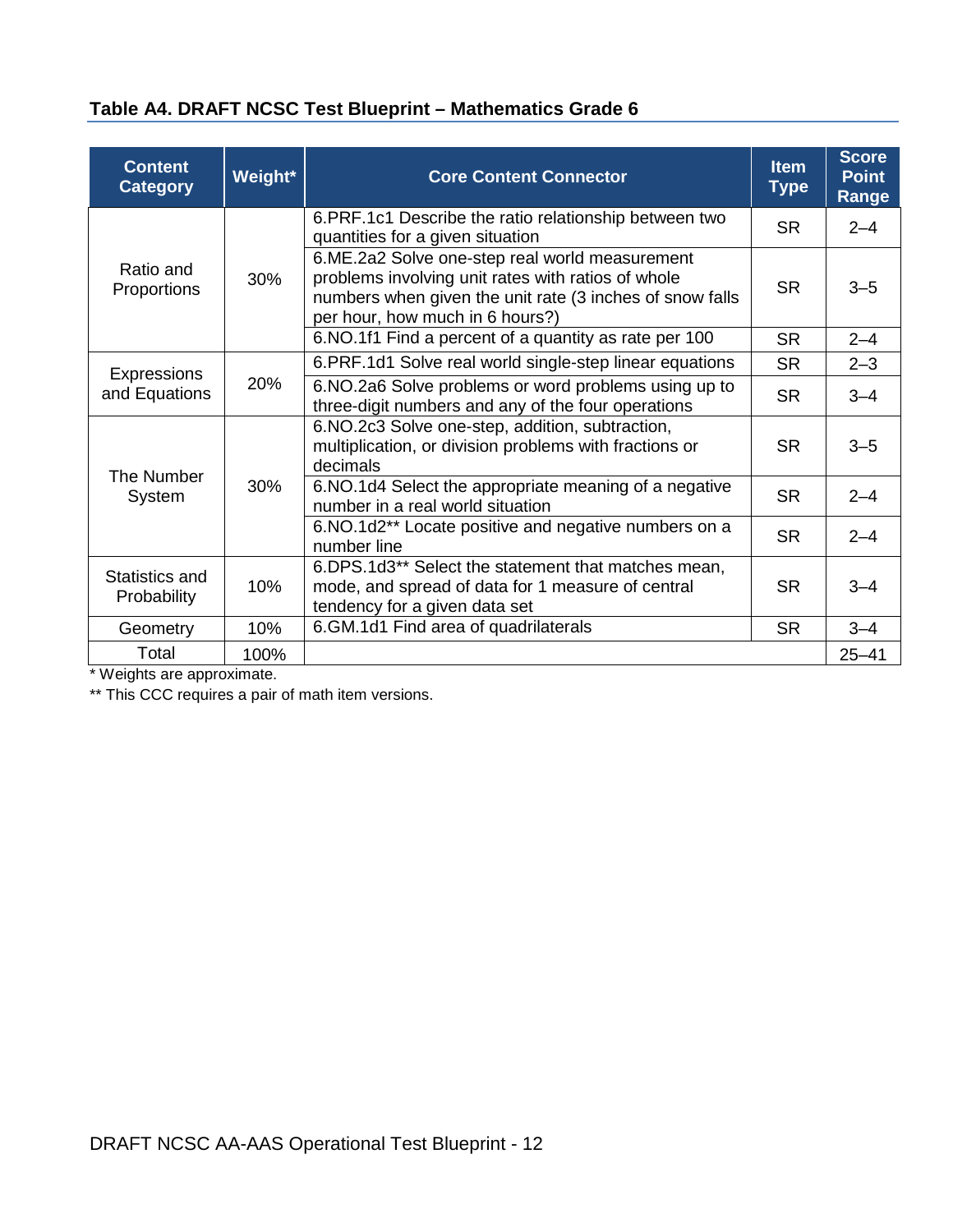## **Table A5. DRAFT NCSC Test Blueprint – Mathematics Grade 7**

| <b>Content</b><br><b>Category</b> | Weight* | <b>Core Content Connector</b>                                                                                                                                                                                                                                                | <b>Item</b><br><b>Type</b> | <b>Score</b><br><b>Point</b><br>Range |
|-----------------------------------|---------|------------------------------------------------------------------------------------------------------------------------------------------------------------------------------------------------------------------------------------------------------------------------------|----------------------------|---------------------------------------|
| Ratio and<br><b>Proportions</b>   |         | 7. NO. 2f1 Identify the proportional relationship between<br>two quantities (use rules or symbols to show quantitative<br>relationships)                                                                                                                                     | <b>SR</b>                  | $2 - 4$                               |
|                                   | 40%     | 7.NO.2f2 / 7.NO.3c3 Determine if two quantities are in a<br>proportional relationship using a table of equivalent<br>ratios or points graphed on a coordinate plane /<br>Analyze provided information (e.g., a graph) to describe<br>the relationship between two quantities | <b>SR</b>                  | $3 - 5$                               |
|                                   |         | 7.NO.2f6 Solve word problems involving ratios                                                                                                                                                                                                                                | <b>SR</b>                  | $2 - 4$                               |
|                                   |         | 7.PRF.1f1 Use proportional relationships to solve<br>multistep percent problems in real world situations.                                                                                                                                                                    | <b>SR</b>                  | $2 - 4$                               |
| Expressions<br>and Equations      | 10%     | 7.PRF.1g2 Use variables to represent quantities in a<br>real-world or mathematical problem, and construct<br>simple equations and inequalities to solve problems by<br>reasoning about the quantities                                                                        | <b>SR</b>                  | $3 - 4$                               |
| The Number                        | 20%     | 7.NO.2i1 Solve multiplication problems with<br>positive/negative numbers                                                                                                                                                                                                     | <b>SR</b>                  | $2 - 3$                               |
| System                            |         | 7.NO.2i2 Solve division problems with positive/negative<br>numbers                                                                                                                                                                                                           | <b>SR</b>                  | $3 - 4$                               |
| Statistics and<br>Probability     | 10%     | 7.DPS.1k1 Analyze graphs to determine or select<br>appropriate comparative inferences about two samples<br>or populations                                                                                                                                                    | <b>SR</b>                  | $3 - 4$                               |
| Geometry                          | 20%     | 7.ME.2d1 Apply formula to measure area and<br>circumference of circles                                                                                                                                                                                                       | <b>SR</b>                  | $2 - 3$                               |
|                                   |         | 7.GM.1h2 Find the surface area of three-dimensional<br>figures using nets of rectangles or triangles                                                                                                                                                                         | <b>SR</b>                  | $3 - 4$                               |
| Total                             | 100%    |                                                                                                                                                                                                                                                                              |                            | $25 - 39$                             |

\* Weights are approximate.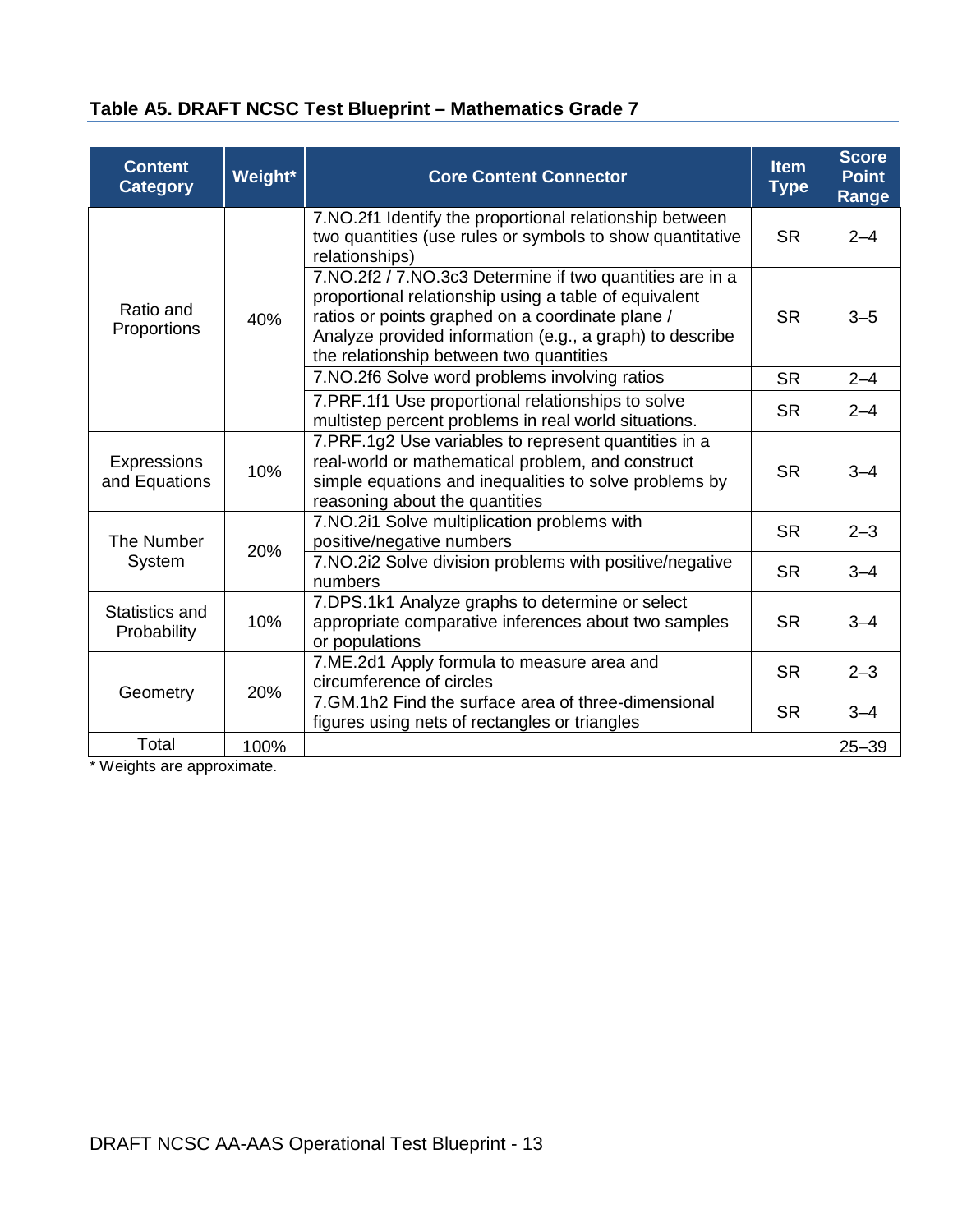### **Table A6. DRAFT NCSC Test Blueprint – Mathematics Grade 8**

| <b>Content</b><br><b>Category</b> | Weight* | <b>Core Content Connector</b>                                                                                                                                                                                                        | <b>Item</b><br>Type | <b>Score</b><br><b>Point</b><br>Range |
|-----------------------------------|---------|--------------------------------------------------------------------------------------------------------------------------------------------------------------------------------------------------------------------------------------|---------------------|---------------------------------------|
|                                   |         | 8. PRF. 2e2 <sup>**</sup> Identify the rate of change (slope) and<br>initial value (y-intercept) from graphs                                                                                                                         | <b>SR</b>           | $2 - 3$                               |
| <b>Functions</b>                  | 20%     | 8.PRF.1f2 / 8.NO.3c3 Describe or select the relationship<br>between the two quantities given a line graph of a<br>situation /<br>Analyze provided information (e.g., a graph) to describe<br>the relationship between two quantities | <b>SR</b>           | $3 - 4$                               |
| Expressions                       | 20%     | 8.PRF.1e2 Represent proportional relationships on a<br>line graph                                                                                                                                                                    | <b>SR</b>           | $3 - 4$                               |
| and Equations                     |         | 8.PRF.1g3 Solve linear equations with 1 variable                                                                                                                                                                                     | <b>SR</b>           | $2 - 3$                               |
| The Number<br>System              | 10%     | 8.NO.1k3 Use approximations of irrational numbers to<br>locate them on a number line                                                                                                                                                 | <b>SR</b>           | $3 - 4$                               |
| Statistics and                    | 20%     | 8.DPS.1h1** Graph bivariate data using scatter plots<br>and identify possible associations between the variables                                                                                                                     | SR/CR               | $2 - 3$                               |
| Probability                       |         | 8.DPS.1k2 Analyze displays of bivariate data to develop<br>or select appropriate claims about those data                                                                                                                             | <b>SR</b>           | $3 - 4$                               |
| Geometry                          |         | 8.ME.1e1 Describe the changes in surface area, area,<br>and volume when the figure is changed in some way<br>(e.g., scale drawings)                                                                                                  | <b>SR</b>           | $3 - 5$                               |
|                                   | 30%     | 8. GM. 1g1** Recognize congruent and similar figures                                                                                                                                                                                 | <b>SR</b>           | $2 - 4$                               |
|                                   |         | 8.ME.2d2 Apply the formula to find the volume of 3-<br>dimensional shapes (i.e., cubes, spheres, and cylinders)                                                                                                                      | <b>SR</b>           | $2 - 4$                               |
| Total                             | 100%    |                                                                                                                                                                                                                                      |                     | $25 - 38$                             |

\* Weights are approximate.

\*\* This CCC requires a pair of math item versions.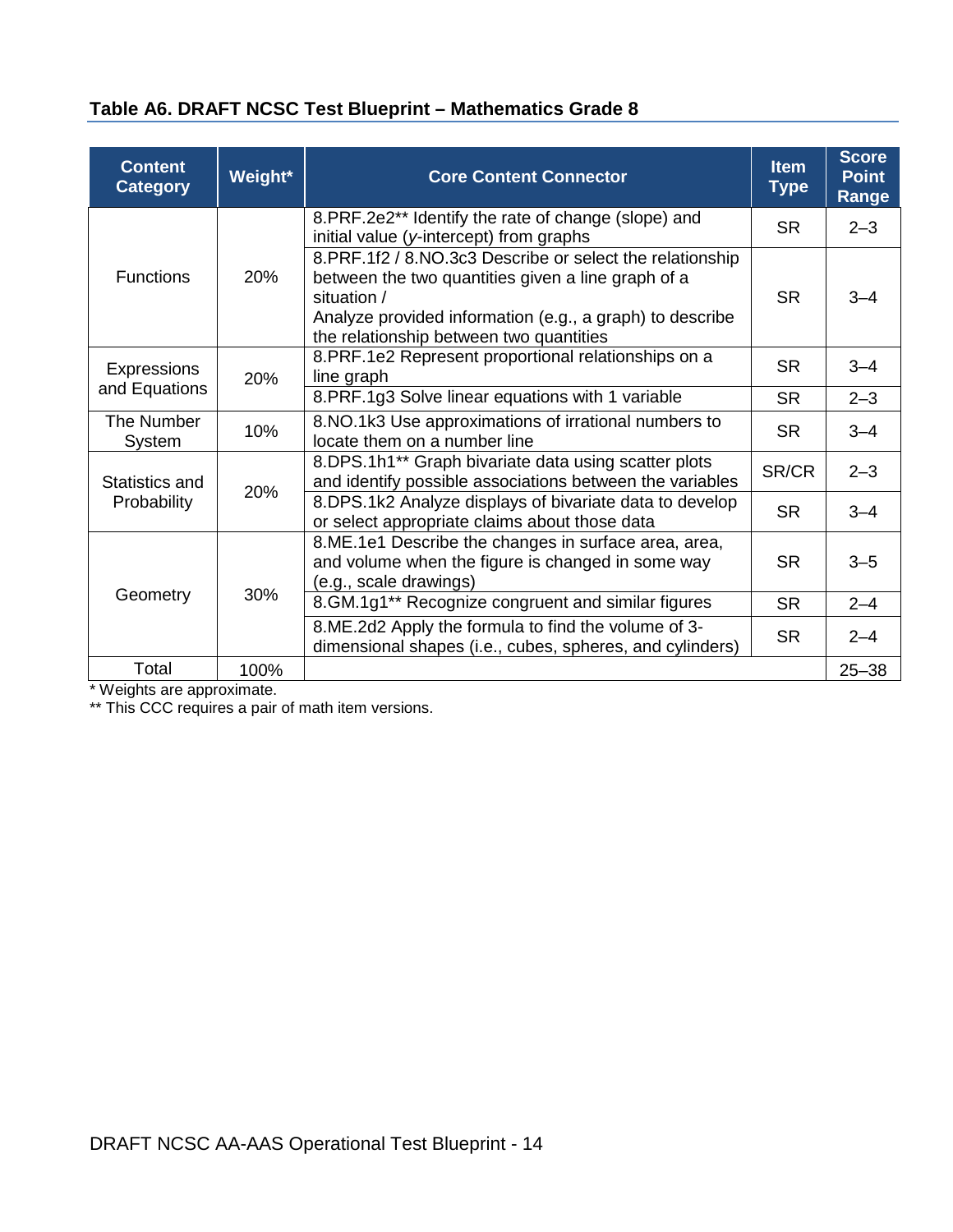## **Table A7. DRAFT NCSC Test Blueprint – Mathematics Grade 11**

| <b>Content</b><br><b>Category</b> | Weight* | <b>Core Content Connector</b>                                                                                                                                               | <b>Item</b><br><b>Type</b> | <b>Score</b><br><b>Point</b><br>Range |
|-----------------------------------|---------|-----------------------------------------------------------------------------------------------------------------------------------------------------------------------------|----------------------------|---------------------------------------|
| Algebra And<br><b>Functions</b>   |         | H.PRF.2b1 Translate a real-world problem into a one-<br>variable linear equation                                                                                            | <b>SR</b>                  | $2 - 4$                               |
|                                   |         | H.PRF.2b2 / H.NO.3a2 Solve equations with one or two<br>variables using equations or graphs / Rewrite<br>mathematical statements (e.g., an expression) in<br>multiple forms | <b>SR</b>                  | $3 - 5$                               |
|                                   | 50%     | H.ME.1b2 Solve a linear equation to find a missing<br>attribute given the area, surface area, or volume and the<br>other attribute                                          | <b>SR</b>                  | $2 - 4$                               |
|                                   |         | H.PRF.1c1 Select the appropriate graphical<br>representation of a linear model based on real world<br>events                                                                | <b>SR</b>                  | $3 - 5$                               |
|                                   |         | H.PRF.2c1 Make predictions based on a given model<br>(for example, a weather model, data for athletes over<br>years)                                                        | <b>SR</b>                  | $2 - 4$                               |
| Number and                        | 20%     | H.ME.1a2 Solve real world problems involving units of<br>measurement                                                                                                        | <b>SR</b>                  | $2 - 3$                               |
| Quantity                          |         | H.NO.1a1 Simplify expressions that include exponents                                                                                                                        | <b>SR</b>                  | $3 - 4$                               |
| Statistics and                    | 20%     | H.DPS.1b1 Complete a graph given the data, using dot<br>plots, histograms, or box plots                                                                                     | SR/CR                      | $2 - 3$                               |
| Probability                       |         | H.DPS.1c1 Use descriptive stats, range, median, mode,<br>mean, outliers/gaps, to describe data set                                                                          | <b>SR</b>                  | $3 - 4$                               |
| Geometry                          | 10%     | H.GM.1b1 Use definitions to demonstrate congruency<br>and similarity in figures                                                                                             | <b>SR</b>                  | $3 - 4$                               |
| Total                             | 100%    |                                                                                                                                                                             |                            | $25 - 40$                             |

\* Weights are approximate.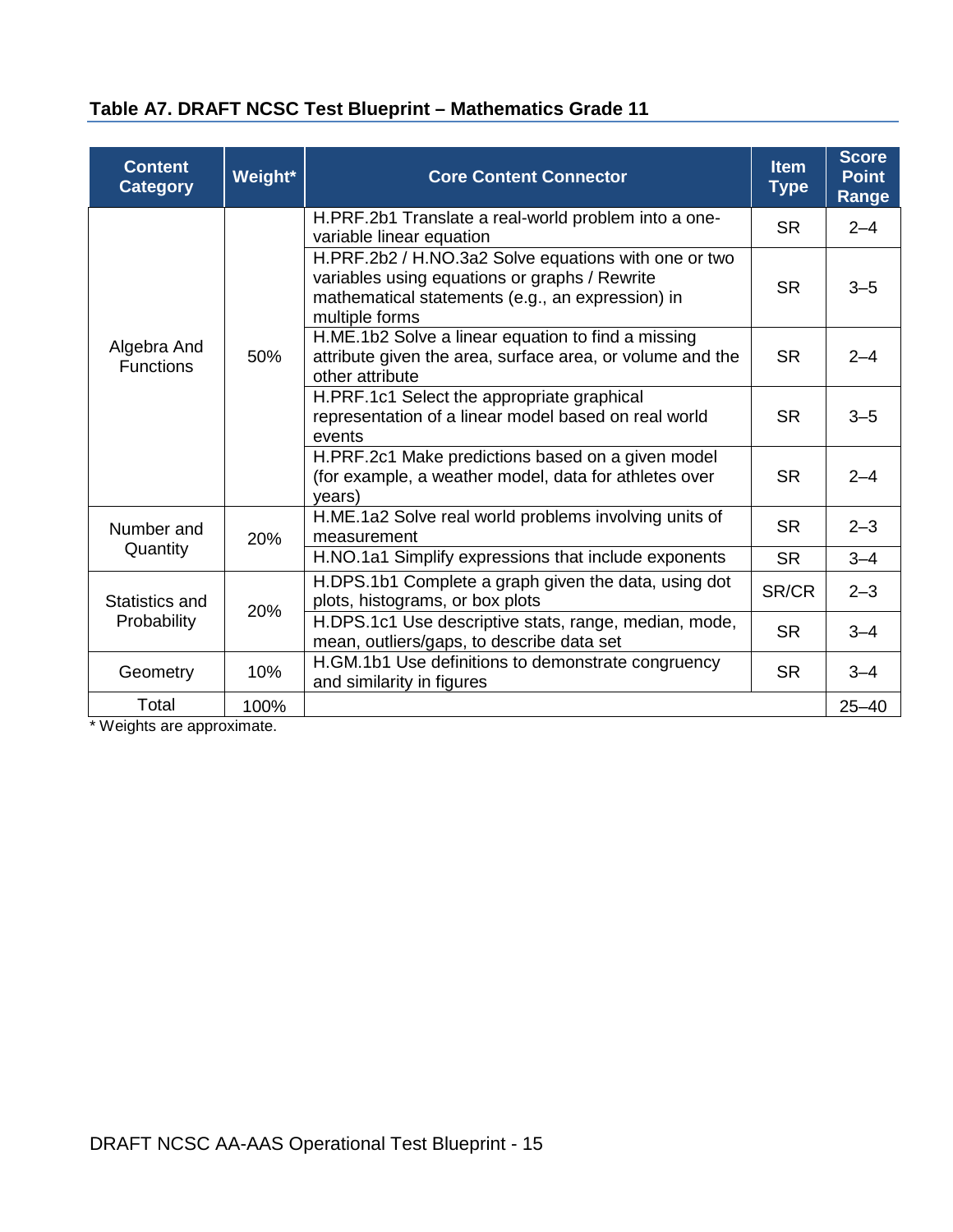*THIS PAGE INTENTIONALLY LEFT BLANK.*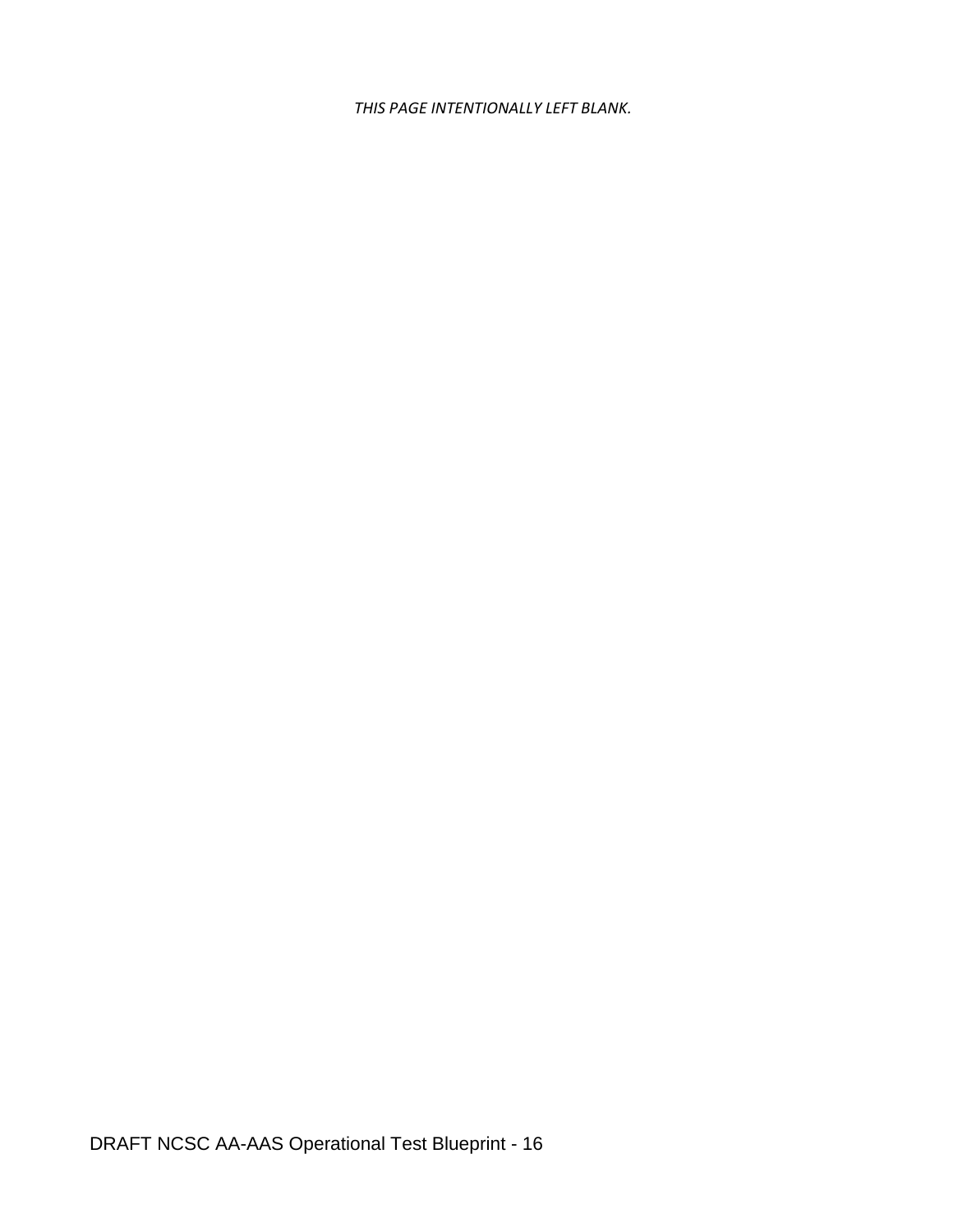### **Appendix B. DRAFT NCSC English Language Arts Test Blueprint**

The tables presented in Appendix B constitute the draft NCSC English Language Arts (ELA) blueprint. The tables incorporate the overall content distributions used for the operational test. Each grade level/content area is represented by a table which describes the content category. In this document, the NCSC content categories refer to the ELA strands (i.e., reading, writing, and language) and texts (e.g., literature and informational) linked to the CCSS. Each category is further described with weights per CCC, standards (CCCs), item types, and numbers of items and passages.

Please note that the content of the tables may need refinement pending data from the two pilots. Therefore, item counts in this document are preliminary and may change for subsequent pilot and operational summative assessments.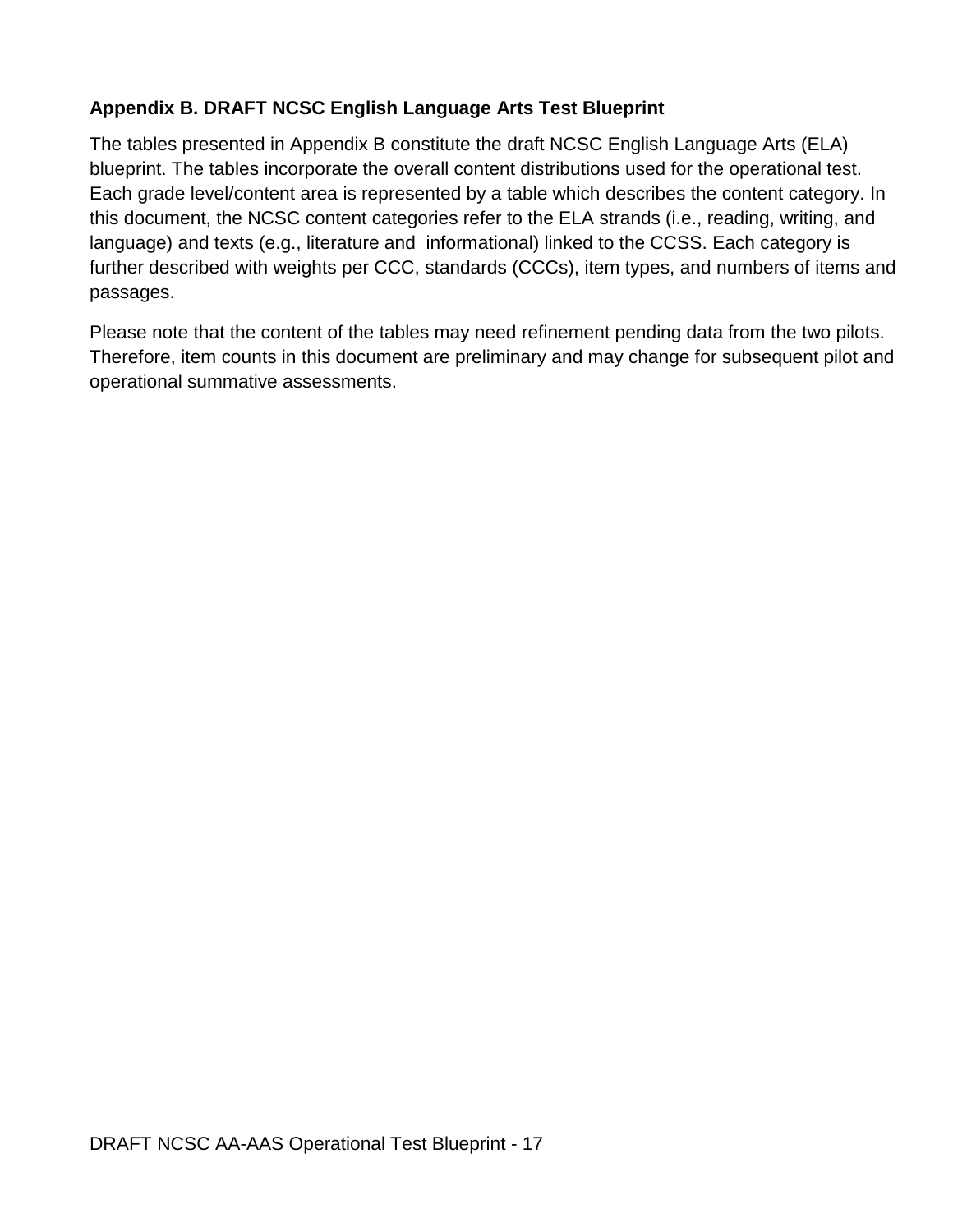### **Table B1. DRAFT NCSC Test Blueprint – ELA Grade 3**

| <b>Content</b><br><b>Category</b> | Weight* | <b>Core Content Connector</b>                                                                                                                                                                                  | <b>Item</b><br><b>Type</b> | <b>Score</b><br><b>Point</b><br>Range | <b>Passages</b> |
|-----------------------------------|---------|----------------------------------------------------------------------------------------------------------------------------------------------------------------------------------------------------------------|----------------------------|---------------------------------------|-----------------|
| Reading:<br>Literature            | 30%     | 3.RL.h1** Answer questions related to the<br>relationship between characters, setting, events,<br>or conflicts (e.g., characters and events,<br>characters and conflicts, setting and conflicts)               | <b>SR</b>                  | $3 - 4$                               | 3               |
|                                   |         | 3.RL.i2 Answer literal questions and refer to text<br>to support your answer                                                                                                                                   | <b>SR</b>                  | $5 - 6$                               |                 |
|                                   |         | 3.RL.k2** Determine the central message,<br>lesson, moral, and key details of a text read<br>aloud or information presented in diverse media<br>and formats, including visually, quantitatively,<br>and orally | <b>SR</b>                  | $3 - 4$                               |                 |
|                                   |         | 3.RI.h1 Identify the purpose of a variety of text<br>features                                                                                                                                                  | <b>SR</b>                  | 2                                     |                 |
| Reading:                          | 25%     | 3.RI.h4 Use illustrations (e.g., maps,<br>photographs, diagrams, timelines) in<br>informational texts to answer questions                                                                                      | <b>SR</b>                  | $\overline{2}$                        | 2               |
| Informational<br>Text             |         | 3.RLi2 Determine the main idea of text read or<br>read aloud or information presented in diverse<br>media and formats, including visually,<br>quantitatively, and orally                                       | <b>SR</b>                  | $2 - 3$                               |                 |
|                                   |         | 3.RI.k5** Determine the main idea of a text;<br>recount the key details and explain how they<br>support the main idea                                                                                          | <b>SR</b>                  | $2 - 3$                               |                 |
| Language                          | 9%      | 3. RWL 2 Use sentence context as a clue to the<br>meaning of a new word, phrase, or multiple<br>meaning word                                                                                                   | <b>SR</b>                  | $\overline{4}$                        | <b>NA</b>       |
| Reading:<br>Foundational          | 6%      | 3.RWL.h2** Identify grade level words with<br>accuracy                                                                                                                                                         | <b>SR</b>                  | $\overline{2}$                        | <b>NA</b>       |
| Writing                           | 30%     | 3.WI.I4 Sort evidence (e.g., graphic organizer)<br>collected from print and/or digital sources into<br>provided categories                                                                                     | <b>SR</b>                  | 2                                     |                 |
|                                   |         | 3. WI.p1 Include text features (e.g., numbers,<br>labels, diagrams, charts, graphics) to enhance<br>clarity and meaning                                                                                        | <b>SR</b>                  | 2                                     | <b>NA</b>       |
|                                   |         | 3.WL.o1*** With guidance and support from<br>adults, produce a clear, coherent, permanent<br>product that is appropriate to the specific task,<br>purpose (e.g., to entertain), or audience                    | <b>CR</b>                  | <b>TBD</b>                            |                 |
| Total                             | 100%    |                                                                                                                                                                                                                |                            | <b>TBD</b>                            | 5               |

\* Weights are approximate.

\*\* CCCs require a multipart item to assess.

\*\*\* Writing constructed-response tasks (extended prompts) will be further defined pending results from pilot testing.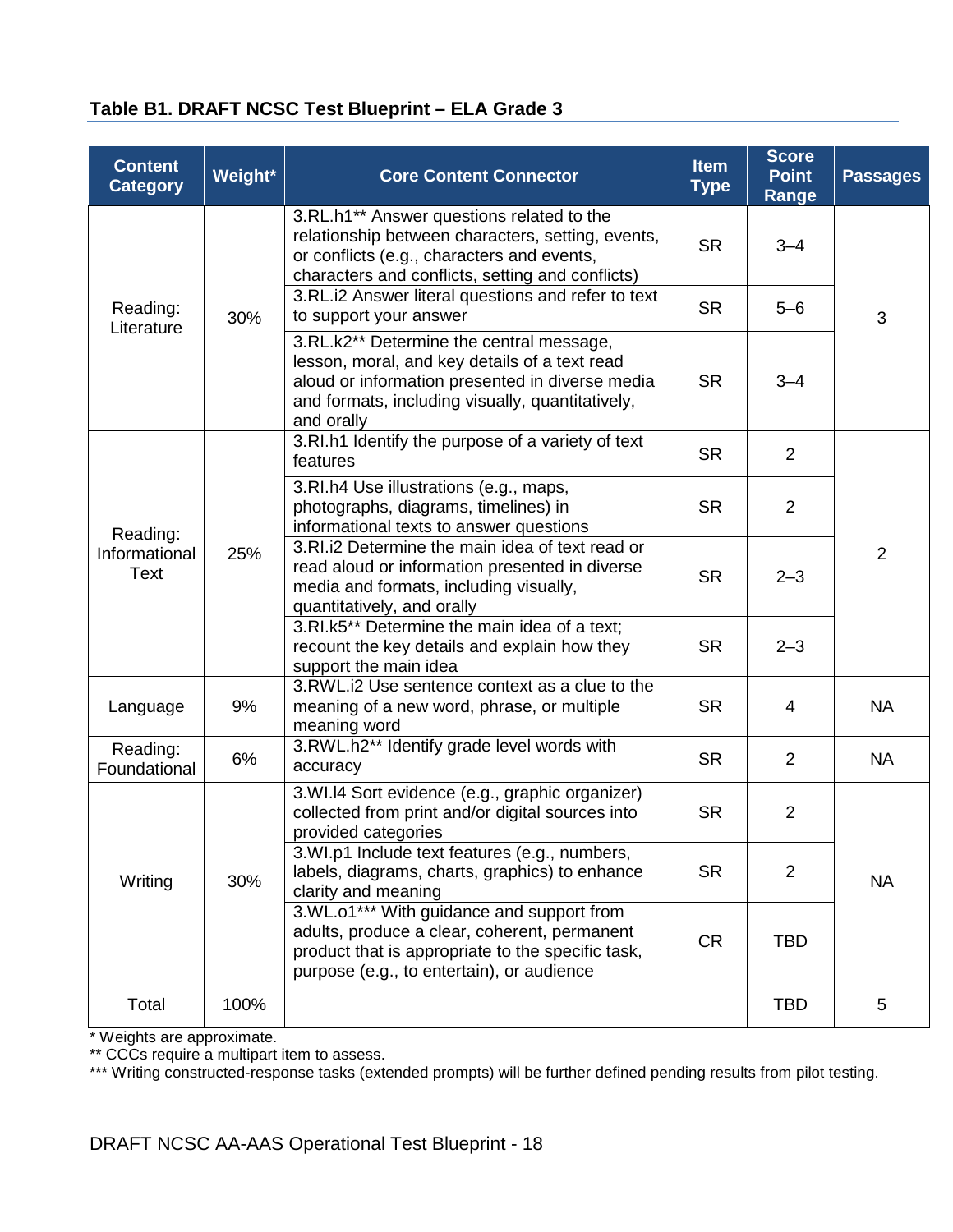### **Table B2. DRAFT NCSC Test Blueprint – ELA Grade 4**

| <b>Content</b><br><b>Category</b> | Weight* | <b>Core Content Connector</b>                                                                                                                                                                                                                                                                  | <b>Item</b><br><b>Type</b> | <b>Score</b><br><b>Point</b><br>Range | <b>Passages</b> |
|-----------------------------------|---------|------------------------------------------------------------------------------------------------------------------------------------------------------------------------------------------------------------------------------------------------------------------------------------------------|----------------------------|---------------------------------------|-----------------|
| Reading:<br>Literature            |         | 4.RL.i1 Refer to details and examples in a text<br>when explaining what the text says explicitly                                                                                                                                                                                               | <b>SR</b>                  | $3 - 4$                               | 3               |
|                                   | 30%     | 4.RL.k2** Determine the theme of a story,<br>drama, or poem; refer to text to support answer                                                                                                                                                                                                   | <b>SR</b>                  | $5 - 6$                               |                 |
|                                   |         | 4.RL.I1** Describe character traits (e.g., actions,<br>deeds, dialogue, description, motivation,<br>interactions); use details from text to support<br>description                                                                                                                             | <b>SR</b>                  | $3 - 4$                               |                 |
|                                   |         | 4.RI.h4 Use information presented visually,<br>orally, or quantitatively (e.g., in charts, graphs,<br>diagrams, time lines, animations, or interactive<br>elements on Web pages) to answer questions                                                                                           | <b>SR</b>                  | $2 - 3$                               | $\overline{2}$  |
| Reading:<br>Informational         | 25%     | 4.RI.i3 Determine the main idea of an<br>informational text                                                                                                                                                                                                                                    | <b>SR</b>                  | $2 - 3$                               |                 |
| <b>Text</b>                       |         | 4.RI.I1** Interpret information presented visually,<br>orally, or quantitatively (e.g., in charts, graphs,<br>diagrams, time lines, animations, or interactive<br>elements on Web pages) and explain how the<br>information contributes to an understanding of<br>the text in which it appears | <b>SR</b>                  | $3 - 4$                               |                 |
| Language                          | 9%      | 4.RWL.i2 Use context as a clue to determine the<br>meaning of unknown words, multiple meaning<br>words, or words showing shades of meaning                                                                                                                                                     | <b>SR</b>                  | $2 - 3$                               | <b>NA</b>       |
|                                   |         | 4.RWL.j1 Use general academic and domain<br>specific words and phrases accurately                                                                                                                                                                                                              | <b>SR</b>                  | $1 - 2$                               |                 |
| Reading:<br>Foundational          | 6%      | 4.RWL.h2** Identify grade level words with<br>accuracy and on successive attempts                                                                                                                                                                                                              | <b>SR</b>                  | 2                                     | <b>NA</b>       |
| Writing                           | 30%     | 4. WI. q1 Provide a concluding statement or<br>section to support the information presented                                                                                                                                                                                                    | <b>SR</b>                  | 2                                     |                 |
|                                   |         | 4. WI.p1 Include formatting (e.g., headings,<br>bulleted information), illustrations, and<br>multimedia when useful to promote<br>understanding                                                                                                                                                | <b>SR</b>                  | $\overline{2}$                        | <b>NA</b>       |
|                                   |         | 4.WL.o1*** Produce a clear, coherent,<br>permanent product that is appropriate to the<br>specific task, purpose (e.g. to entertain), or<br>audience                                                                                                                                            | <b>CR</b>                  | <b>TBD</b>                            |                 |
| Total                             | 100%    |                                                                                                                                                                                                                                                                                                |                            | <b>TBD</b>                            | 5               |

\* Weights are approximate.

\*\* CCCs require a multipart item to assess.

\*\*\* Writing constructed-response tasks (extended prompts) will be further defined pending results from pilot testing.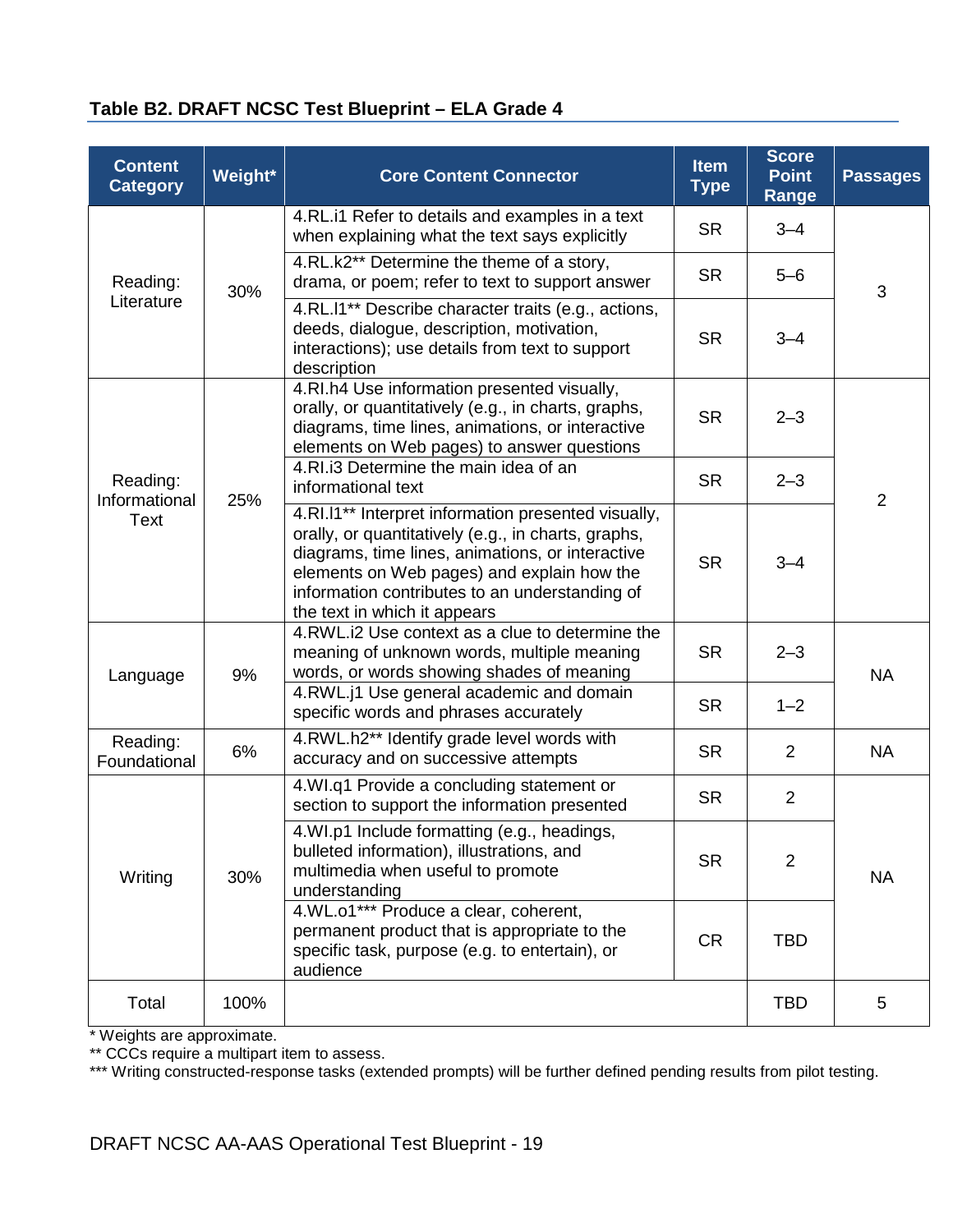#### **Table B3. DRAFT NCSC Test Blueprint – ELA Grade 5**

| <b>Content</b><br><b>Category</b>  | Weight* | <b>Core Content Connector</b>                                                                                                                                                                | <b>Item</b><br><b>Type</b> | <b>Score</b><br><b>Point</b><br>Range | <b>Passages</b> |
|------------------------------------|---------|----------------------------------------------------------------------------------------------------------------------------------------------------------------------------------------------|----------------------------|---------------------------------------|-----------------|
| Reading:<br>Literature             | 30%     | 5.RL.b1 Refer to details and examples in a text<br>when explaining what the text says explicitly                                                                                             | <b>SR</b>                  | $4 - 5$                               | $2 - 3$         |
|                                    |         | 5.RL.c2** Summarize a text from beginning to<br>end in a few sentences                                                                                                                       | <b>SR</b>                  | $2 - 3$                               |                 |
|                                    |         | 5.RL.d1 Compare characters, settings, events<br>within a story; provide or identify specific details<br>in the text to support the comparison                                                | <b>SR</b>                  | $3 - 4$                               |                 |
| Reading:<br>Informational<br>Textl | 30%     | 5.RI.d5** Compare and contrast the overall<br>structure (e.g., chronology, comparison,<br>cause/effect, problem/solution) of events, ideas,<br>concepts, or information in two or more texts | <b>SR</b>                  | $3 - 4$                               | $2 - 3$         |
|                                    |         | 5.RI.c4** Determine the main idea, and identify<br>key details to support the main idea                                                                                                      | <b>SR</b>                  | $3 - 4$                               |                 |
|                                    |         | 5.RI.e2 Explain how an author uses reasons and<br>evidence to support particular points in a text                                                                                            | <b>SR</b>                  | $4 - 5$                               |                 |
| Language                           | 10%     | 5.RWL.a2 Use context to determine the meaning<br>of unknown or multiple meaning words or<br>phrases                                                                                          | <b>SR</b>                  | 4                                     | <b>NA</b>       |
| Writing                            | 30%     | 5. WI.b3 Organize ideas, concepts, and<br>information (using definition, classification,<br>comparison/contrast, and cause/effect)                                                           | <b>SR</b>                  | $\overline{2}$                        |                 |
|                                    |         | 5. WI.d1 Support a topic with relevant facts,<br>definitions, concrete details, quotations, or other<br>information and examples                                                             | <b>SR</b>                  | $\overline{2}$                        | <b>NA</b>       |
|                                    |         | 5. WL.h1*** Produce a clear, coherent,<br>permanent product that is appropriate to the<br>specific task, purpose (e.g. to entertain), or<br>audience                                         | <b>CR</b>                  | <b>TBD</b>                            |                 |
| Total                              | 100%    |                                                                                                                                                                                              |                            | <b>TBD</b>                            | $4 - 6$         |

\* Weights are approximate.

\*\* CCCs require a multipart item to assess.

\*\*\* Writing constructed-response tasks (extended prompts) will be further defined pending results from pilot testing.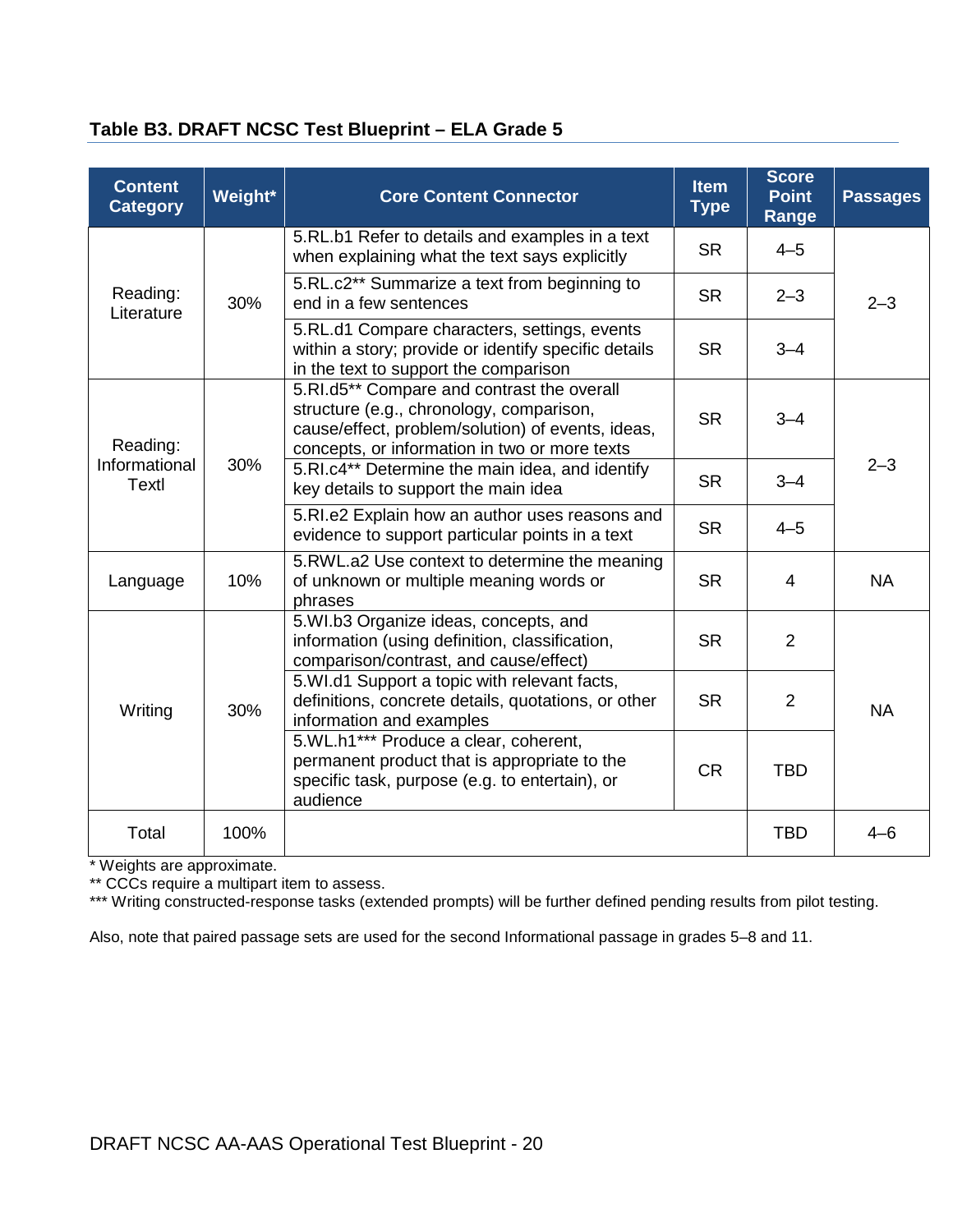### **Table B4. DRAFT NCSC Test Blueprint – ELA Grade 6**

| <b>Content</b><br><b>Category</b> | Weight* | <b>Core Content Connector</b>                                                                                                                                                                                      | <b>Item</b><br><b>Type</b> | <b>Score</b><br><b>Point</b><br>Range | <b>Passages</b> |
|-----------------------------------|---------|--------------------------------------------------------------------------------------------------------------------------------------------------------------------------------------------------------------------|----------------------------|---------------------------------------|-----------------|
| Reading:<br>Literature            | 20%     | 6.RL.b2 Refer to details and examples in a text<br>when explaining what the text says explicitly                                                                                                                   | <b>SR</b>                  | $2 - 3$                               | $\overline{2}$  |
|                                   |         | 6.RL.b3 Use specific details from the text (words,<br>interactions, thoughts, motivations) to support<br>inferences or conclusions about characters<br>including how they change during the course of<br>the story | <b>SR</b>                  | $2 - 3$                               |                 |
|                                   |         | 6.RL.c3** Summarize a text from beginning to<br>end in a few sentences without including<br>personal opinions                                                                                                      | <b>SR</b>                  | $2 - 3$                               |                 |
|                                   |         | 6.RI.b4 Summarize information gained from a<br>variety of sources including media or texts                                                                                                                         | <b>SR</b>                  | $2 - 3$                               | 3               |
| Reading:                          | 40%     | 6.RI.c2** Provide a summary of the text distinct<br>from personal opinions or judgments                                                                                                                            | <b>SR</b>                  | $2 - 3$                               |                 |
| Informational<br><b>Text</b>      |         | 6.RI.g4 Determine how key individuals, events,<br>or ideas are elaborated or expanded on in a text                                                                                                                 | <b>SR</b>                  | $3 - 5$                               |                 |
|                                   |         | 6.RI.g6 Evaluate the claim or argument;<br>determine if it is supported by evidence                                                                                                                                | <b>SR</b>                  | $4 - 5$                               |                 |
| Language                          | 10%     | 6.RWL.a1 Use context to determine the meaning<br>of unknown or multiple meaning words or<br>phrases                                                                                                                | <b>SR</b>                  | $\overline{2}$                        | <b>NA</b>       |
|                                   |         | 6.RWL.c1 Use general academic and domain<br>specific words and phrases accurately                                                                                                                                  | <b>SR</b>                  | $\overline{2}$                        |                 |
| Writing                           | 30%     | 6.WL.c1 Organize ideas and event so that they<br>unfold naturally                                                                                                                                                  | <b>SR</b>                  | $\overline{2}$                        | <b>NA</b>       |
|                                   |         | 6.WL.c3 Use a variety of transition words,<br>phrases, and clauses to convey sequence and<br>signal shifts from one time frame or setting to<br>another                                                            | <b>SR</b>                  | $\overline{2}$                        |                 |
|                                   |         | 6. WI.h2*** Produce a clear, coherent, permanent<br>product that is appropriate to the specific task<br>(e.g., topic), purpose (e.g., to inform), and<br>audience (e.g., reader)                                   | <b>CR</b>                  | <b>TBD</b>                            |                 |
| Total                             | 100%    |                                                                                                                                                                                                                    |                            | <b>TBD</b>                            | 5               |

\* Weights are approximate.

\*\* CCCs require a multipart item to assess.

\*\*\* Writing constructed-response tasks (extended prompts) will be further defined pending results from pilot testing.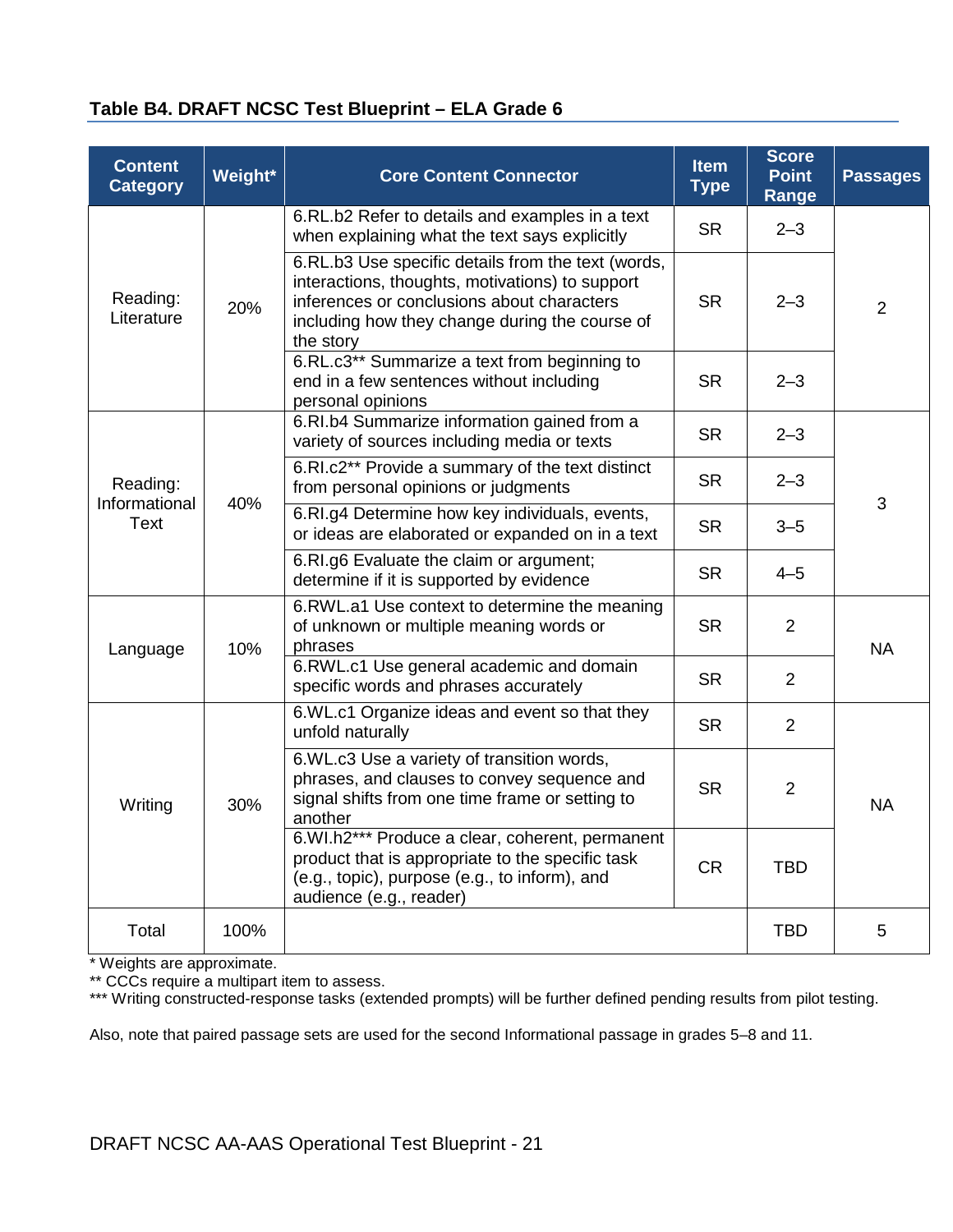### **Table B5. DRAFT NCSC Test Blueprint – ELA Grade 7**

| <b>Content</b><br><b>Category</b>        | Weight* | <b>Core Content Connector</b>                                                                                                                                                                                                           | <b>Item</b><br><b>Type</b> | <b>Score</b><br><b>Point</b><br>Range | <b>Passages</b> |
|------------------------------------------|---------|-----------------------------------------------------------------------------------------------------------------------------------------------------------------------------------------------------------------------------------------|----------------------------|---------------------------------------|-----------------|
| Reading:<br>Literature                   | 20%     | 7.RL.i2** Use two or more pieces of textual<br>evidence to support inferences, conclusions, or<br>summaries of text                                                                                                                     | <b>SR</b>                  | $4 - 5$                               | 2               |
|                                          |         | 7.RL.j1 Analyze the development of the theme or<br>central idea over the course of the text                                                                                                                                             | <b>SR</b>                  | $2 - 3$                               |                 |
| Reading:<br>Informational<br><b>Text</b> |         | 7.RI.j1** Use two or more pieces of evidence to<br>support inferences, conclusions, or summaries of<br>text                                                                                                                             | <b>SR</b>                  | $3 - 5$                               | 3               |
|                                          | 40%     | 7.RI.j5 Analyze the interactions between<br>individuals, events, and ideas in a text (e.g., how<br>ideas influence individuals or events, or how<br>individuals influence ideas or events)                                              | <b>SR</b>                  | $3 - 5$                               |                 |
|                                          |         | 7.RI.I1** Compare/contrast how two or more<br>authors write about the same topic                                                                                                                                                        | <b>SR</b>                  | $2 - 3$                               |                 |
|                                          |         | 7.RI.k4 Evaluate the claim or argument to<br>determine if they are supported by evidence                                                                                                                                                | <b>SR</b>                  | $2 - 4$                               |                 |
| Language                                 | 10%     | 7.RWL.g1 Use context as a clue to determine<br>the meaning of a grade appropriate word or<br>phrase                                                                                                                                     | <b>SR</b>                  | $\overline{4}$                        | <b>NA</b>       |
| Writing                                  |         | 7.WL.o1 Produce a clear coherent permanent<br>product that is appropriate to the specific task<br>(e.g., topic), purpose (e.g., to inform), and<br>audience (e.g., reader)                                                              | <b>SR</b>                  | $\overline{2}$                        |                 |
|                                          | 30%     | 7.WL.I1 Use precise words and phrases,<br>relevant descriptive details, and sensory<br>language to capture the action and convey<br>experiences and events                                                                              | <b>SR</b>                  | $\overline{2}$                        | <b>NA</b>       |
|                                          |         | 7. WI. o1*** Produce a clear, coherent, permanent<br>product (e.g. select/generate responses to form<br>paragraph/essay) that is appropriate to the<br>specific task (e.g., topic), purpose (e.g., to<br>inform), and audience (reader) | <b>CR</b>                  | <b>TBD</b>                            |                 |
| Total                                    | 100%    |                                                                                                                                                                                                                                         |                            | <b>TBD</b>                            | 5               |

\* Weights are approximate.

\*\* CCCs require a multipart item to assess.

\*\*\*Writing constructed-response tasks (extended prompts) will be further defined pending results from pilot testing.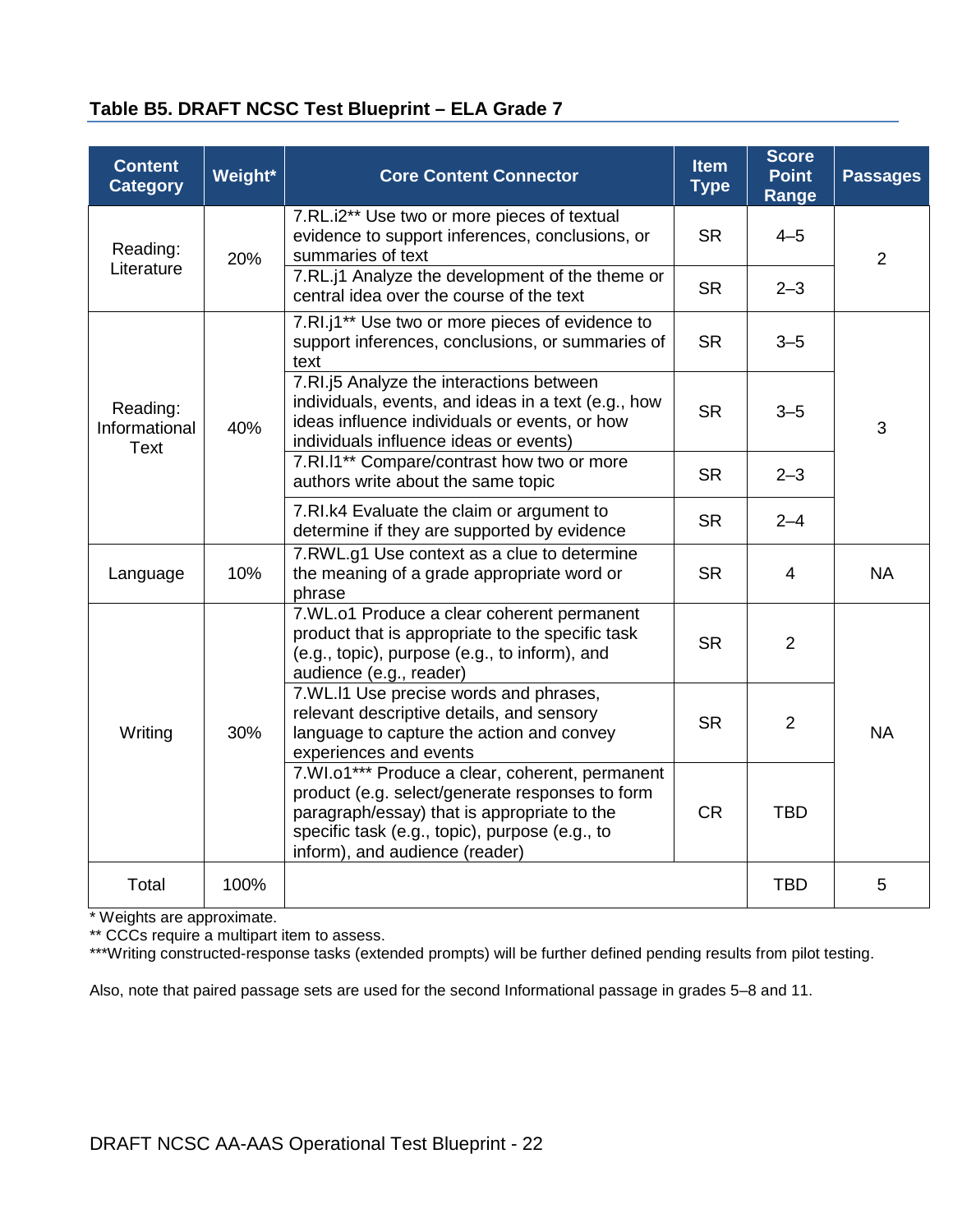### **Table B6. DRAFT NCSC Test Blueprint – ELA Grade 8**

| <b>Content</b><br><b>Category</b>        | Weight* | <b>Core Content Connector</b>                                                                                                                                                                                                                 | <b>Item</b><br><b>Type</b> | <b>Score</b><br><b>Point</b><br>Range | <b>Passages</b> |
|------------------------------------------|---------|-----------------------------------------------------------------------------------------------------------------------------------------------------------------------------------------------------------------------------------------------|----------------------------|---------------------------------------|-----------------|
| Reading:<br>Literature                   | 20%     | 8.RL.i2 Use two or more pieces of evidence to<br>support inferences, conclusions, or summaries of<br>text                                                                                                                                     | <b>SR</b>                  | $3 - 4$                               | $\overline{2}$  |
|                                          |         | 8.RL.j2 Analyze the development of the theme or<br>central idea over the course of the text including<br>its relationship to the characters, setting, and plot                                                                                | <b>SR</b>                  | $3 - 4$                               |                 |
| Reading:<br>Informational<br><b>Text</b> |         | 8.RI.j1** Use two or more pieces of evidence to<br>support inferences, conclusions, or summaries of<br>text                                                                                                                                   | <b>SR</b>                  | $4 - 5$                               | 3               |
|                                          | 40%     | 8.RI.I1 Analyze a case in which two or more<br>texts provide conflicting information on the same<br>topic and identify where the texts disagree on<br>matters of fact or interpretation                                                       | <b>SR</b>                  | $2 - 4$                               |                 |
|                                          |         | 8.RI.k2 Determine how the information in each<br>section contribute to the whole or to the<br>development of ideas                                                                                                                            | <b>SR</b>                  | $2 - 4$                               |                 |
|                                          |         | 8.RI.k4 Identify an argument or claim that the<br>author makes                                                                                                                                                                                | <b>SR</b>                  | $2 - 4$                               |                 |
| Language                                 | 10%     | 8.RWL.g1 Use context as a clue to the meaning<br>of a grade-appropriate word or phrase                                                                                                                                                        | <b>SR</b>                  | $\overline{2}$                        |                 |
|                                          |         | 8.RWL.i1 Use general academic and domain<br>specific words and phrases accurately                                                                                                                                                             | <b>SR</b>                  | $\overline{2}$                        | <b>NA</b>       |
| Writing                                  | 30%     | 8. WI. o1*** Produce a clear, coherent, permanent<br>product (e.g. select/generate responses to form<br>paragraph/essay) that is appropriate to the<br>specific task (e.g., topic), purpose (e.g., to<br>inform), and audience (e.g., reader) | <b>CR</b>                  | <b>TBD</b>                            |                 |
|                                          |         | 8.WP.j1 Gather relevant information (e.g.,<br>highlight in text, quote or paraphrase from text or<br>discussion) from print and/or digital sources                                                                                            | <b>SR</b>                  | $\overline{2}$                        | <b>NA</b>       |
|                                          |         | 8.WP.k2 Create an organizational structure in<br>which ideas are logically grouped to support the<br>writer's claim                                                                                                                           | <b>SR</b>                  | $\overline{2}$                        |                 |
| Total                                    | 100%    |                                                                                                                                                                                                                                               |                            | <b>TBD</b>                            | 5               |

\* Weights are approximate.

\*\* CCCs require a multipart item to assess.

\*\*\* Writing constructed-response tasks (extended prompts) will be further defined pending results from pilot testing.